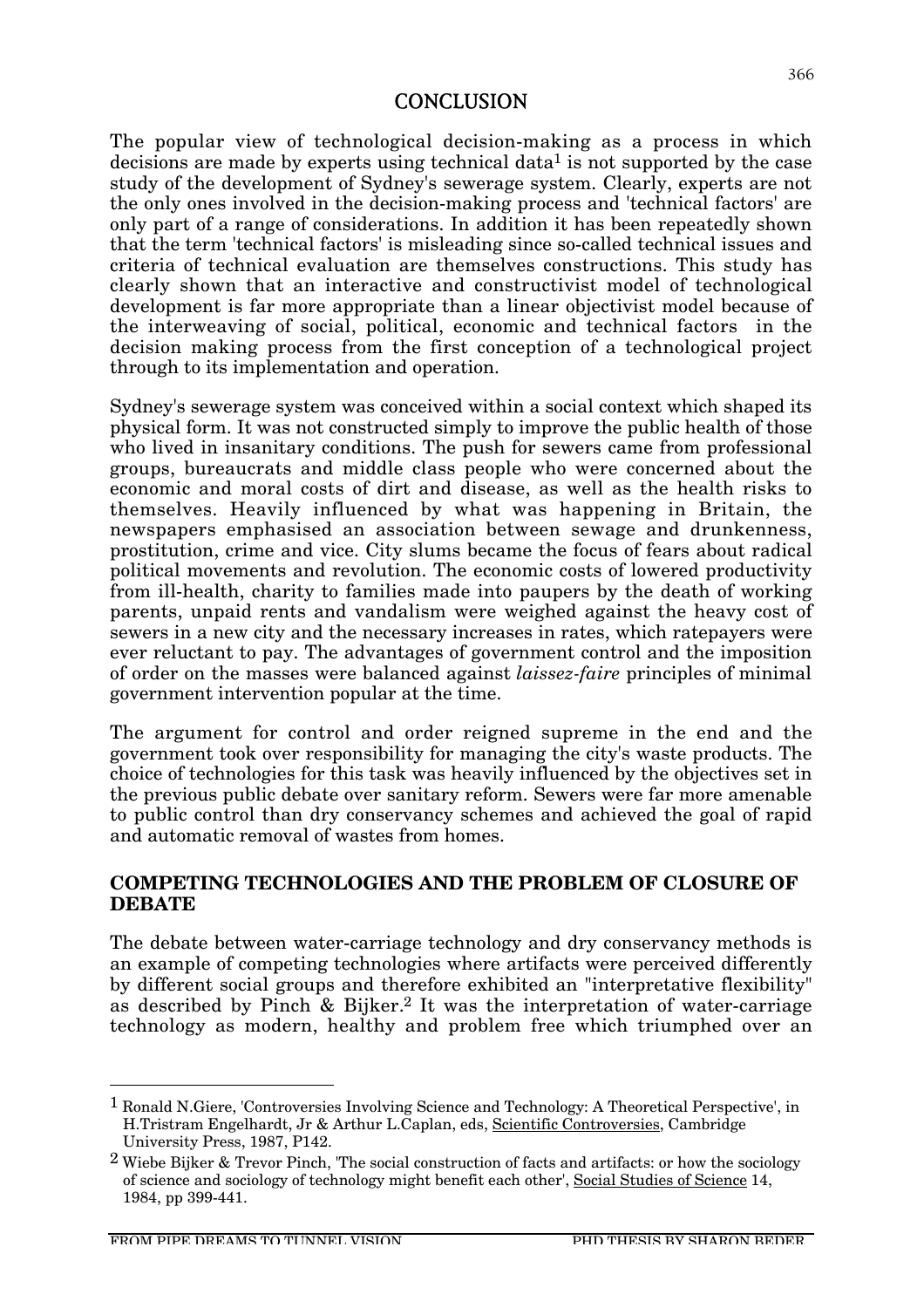alternative interpretation of water-carriage as polluting, unhealthy and wasteful of natural resources. Engineers also preferred water carriage technology which involved large scale excavation and construction of sewers as well as the centralization of sewage for disposal.

The dry conservancy enthusiasts were concerned that the nutrients in sewage be utilized to fertilise the land rather than pollute the waterways. This could be done more effectively if the wastes were not diluted in water and transported to a centralized point for disposal but were rather retained in their pure or in an improved form that could be more easily taken to where manure was most needed.

Some authors, including Pinch & Bijker, have sought to understand the choice of technology through understanding the different interpretations that various social groups attached to an artifact and the enrolment of opposing social groups by rhetoric and problem redefinition. In this case the closure of the debate cannot be so simply explained. The different value system which the dry conservancy advocates adhered to was not compatible with that of the water carriage advocates and closure never really occurred as far as they were concerned. The desire for utilisation of sewage remains strong in sections of the population more than one hundred years later despite the supposed closure of the debate by those in power. For many people the debate goes on today. Their approval or enrollment was, however, unnecessary to the implementation of water carriage technology.

The problem is that the power relationship is underplayed in many analyses of technological choice and this can lead to erroneous perceptions. Although the implementation of water carriage technology in Sydney was accompanied by rhetoric and attempts to enroll the public and redefine the problem, these do not seem to have been decisive in the final outcome. In fact these tactics were used by people advocating water carriage and people advocating dry conservancy. Similarly both sides were able to put forward experts and give statistics and figures to support their favourite schemes.

Timing was a significant factor in this dispute. Dry conservancy methods did not reach their peak of popularity until many sewerage systems had been constructed. Their popularity was a result, in fact, of the pollution of waterways that was perceived to accompany water-carriage methods. This lateness on the scene was an immediate drawback since sewers had been installed and had proven statistically to achieve immediate results in decreasing the mortality rate in areas where they were installed. Moreover, the existence of a physical infrastructure of pipes encouraged the continued use of pipes rather than the scrapping of an expensive and proven system in favour of a relatively unproven one.

Although Pinch and Bijker concentrate on varying interpretations of artifacts in terms of problems associated with them, artifacts can also be interpreted in terms of the opportunities which the artifact offers for control or power. This interpretation of an artifact may well be hidden behind rhetorical interpretations which are expressed. The government and public service engineers preferred a system that could be controlled and that was compatible with a centralised government bureaucracy staffed by experts. Water carriage brought sewage disposal within the engineering domain and gave them professional control over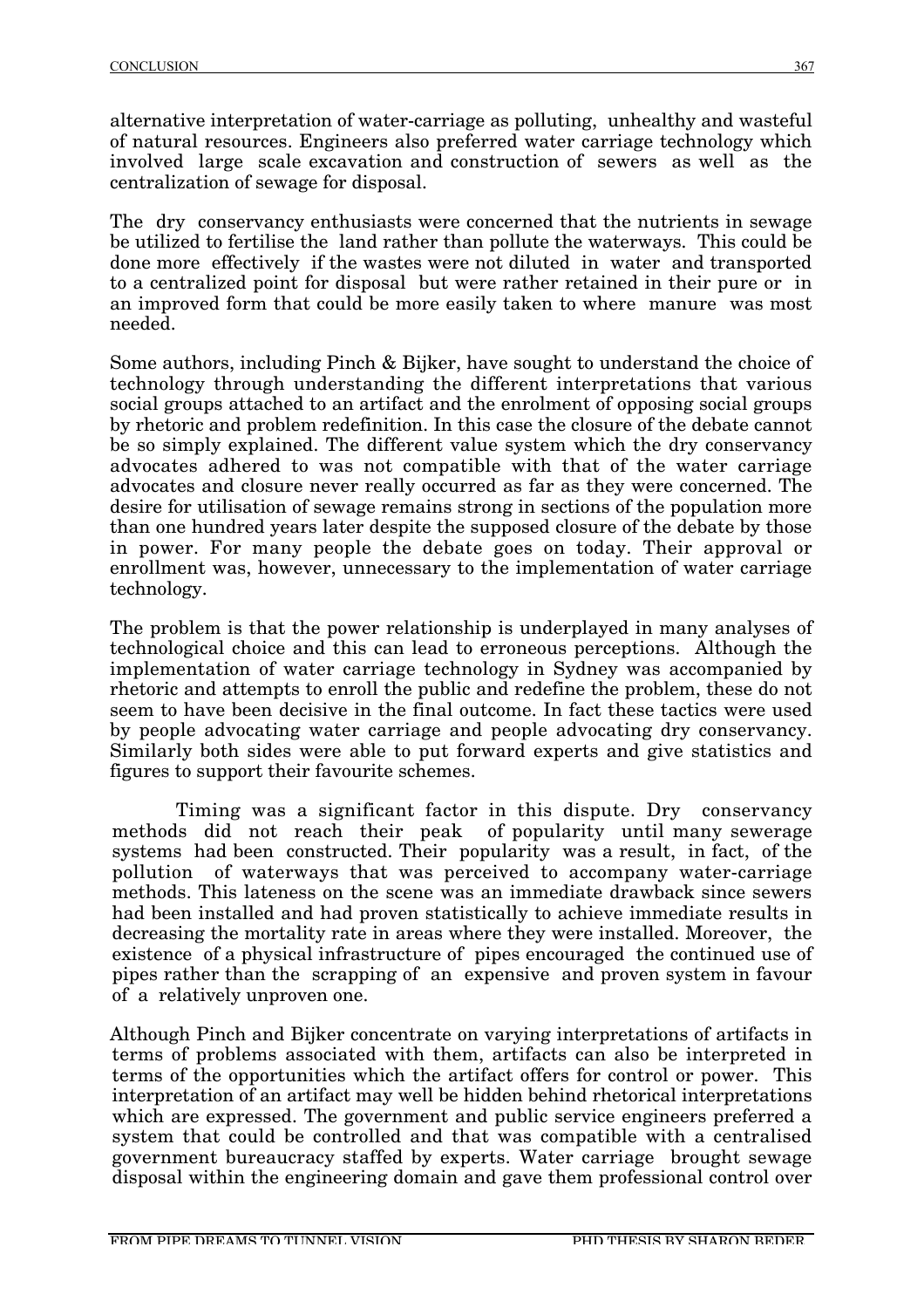The coalition of politicians, public officials and engineers was a powerful one. The debate which took place in the newspapers was peripheral and those with power did not bother to take part in it. Engineering reports and texts touched on alternatives to water-carriage in a dutiful but cursory manner in a token of respect for the notion of a pluralist, democratic society that allowed all voices to be heard. The engineers continued to design water-carriage schemes and the government continued to fund them. By the end of the century sewers were so clearly entrenched that the word "sewerage" had come to define human waste products.

Tristran Engelhardt and Arthur Caplan have nominated five categories of closure in scientific controversies by amalgamating those put forward by Tom Beauchamp and Ernan McMullin. The first is "closure through loss of interest" which corresponds to Beauchamp's "natural death closure" and McMullin's "abandonment".3 This type of closure implies that a controversy ends because participants lose interest. No resolution or concensus has been reached but the issue has lost its importance or is no longer the focus of interest or controversy.4

A second category of closure is "closure through force". The controversy is ended although there is no rational basis for resolution. This may occur when an external authority declares a decision, or by the use of state power, or even the loss of funding.5 Everett Mendelsohn also pointed out that closure is sometimes achieved when those who are weaker in political strength can be driven from the scene and, although they still maintain their position, they are unable to continue the open confrontation.6

These authors were dealing with scientific controversy but their analysis is relevant to technological controversy as well. In the case of the debate over sewage collection methods both these means of closure have occurred. A decision was imposed through the power of the state by the construction of sewers and the diversion of sewage from the harbour to Bondi and thereafter debate died. Dry conservancy methods lost their popular appeal because they were no longer seen to be attainable, but also because sewage farming seemed to offer an alternative way of utilising sewage.

The choice between sewage farms and ocean outfalls was very similar to that between water carriage and dry conservancy technology. Again the different objectives, utilisation of sewage or quick and easily controlled disposal, were involved. Sydney's sewage farm was seen by those in power as a short-term

 <sup>3</sup> H.Tristram Engelhardt, Jr & Arthur Caplan, 'Patterns of Controversy and Closure: the Interplay of Knowledge, Values, and Political Forces' in Engelhardt & Caplan, Scientific Controversies, pp1-26.

<sup>4</sup> Tom L Beauchamp, 'Ethical Theory and the Problem of Closure', in Engelhardt & Caplan, Scientific Controversies, p32.

<sup>5</sup> Ernan McMullin, 'Scientific Controversy and its Termination' in Engelhardt & Caplan, Scientific Controversies, p78.

 $6$  Everett Mendelsohn, 'Political Anatomy of Controversy in the Sciences' in Engelhardt & Caplan, Scientific Controversies, p101.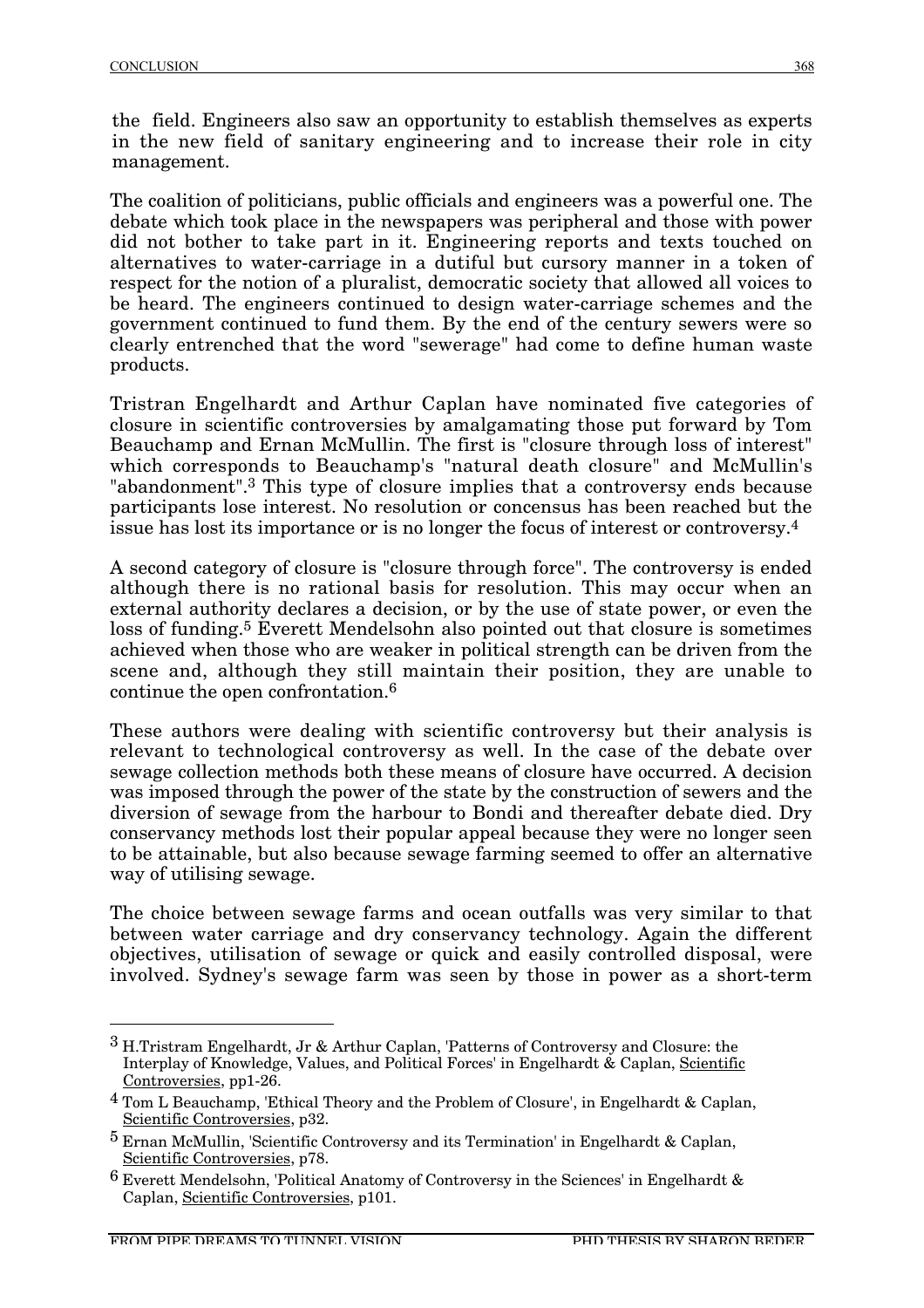measure which would satisfy the public's desire for sewage utilization. It was argued that should the sewage farm be unsuccessful, the public would then readily accept the preferred option of the engineers and public officials. In this way the opposition could be enrolled. Their interpretation of water-carriage as wasteful needed expression before that enrollment could take place.

Nonetheless the sewage farm was also the cheapest option in the short-term and the infrastructure needed could mostly be used for the preferred scheme which it was envisaged would later be implemented. Had the sewage farm been uneconomical and inconvenient, the authorities would almost certainly have been less ready to go to such lengths to enrol the opposition. Nonetheless the sewage farm experiment was unsuccessful in achieving enrollment and closure in the long term. In a very real sense this debate goes on today and closure has never occurred and this fits McMullin's observation that the original disagreement still persists to some extent when closure is forced.7

The solidarity of the engineers on the issue of ocean outfalls was increasingly supported by evidence of failed land-based treatment experiments that had been poorly sited and quickly overloaded because of long term plans for ocean disposal. Moreover, as the years went by, a momentum was built up of a sewerage system directed towards the sea with a growing infrastructure and capital investment. In this way past decisions shaped later ones and all that concerted protest was able to achieve was diversions from one polluted spot to another. The power of the coalition of engineers and bureaucrats was cemented in the form of pipes and pumping stations.

# **PARADIGMS, SYSTEMS AND THE PROBLEM OF CHANGE**

The three other categories of closure that Engelhardt & Caplan outlined are more relevant to scientific and technical communities; "Closure through sound argument", "closure through negotiation" and "closure through consensus". The two latter depend on social processes that occur between participants.<sup>8</sup> Beauchamp observes of consensus closure,

Here it does not matter whether a correct or fair position has been reached. It does not matter whether, as a matter of justification and method, some point of view is well defended. Nor need principals believe that a permanent solution has been found, or even a definitive one. It only matters that there is consensus agreement that the force of one position has overwhelmed others. . . the weight of evidence might play no role at all in bringing about the consensus.9

The authority and control of engineers as experts in the field of sewerage management was assured through closure by consensus following the British Royal Commission into Sewage Disposal. The debates between engineers over sewage treatment technologies required a different form of closure from that which operated in the public arena because the relationships between opposing sides were different. Consensus occurred after the Royal Commission

 <sup>7</sup> McMullin, 'Scientific Controversy and its Termination', p79.

<sup>8</sup> Engelhardt & Caplan, 'Patterns of Controversy and Closure', pp14-15.

<sup>9</sup> Beauchamp, 'Ethical Theory and the Problem of Closure', p30.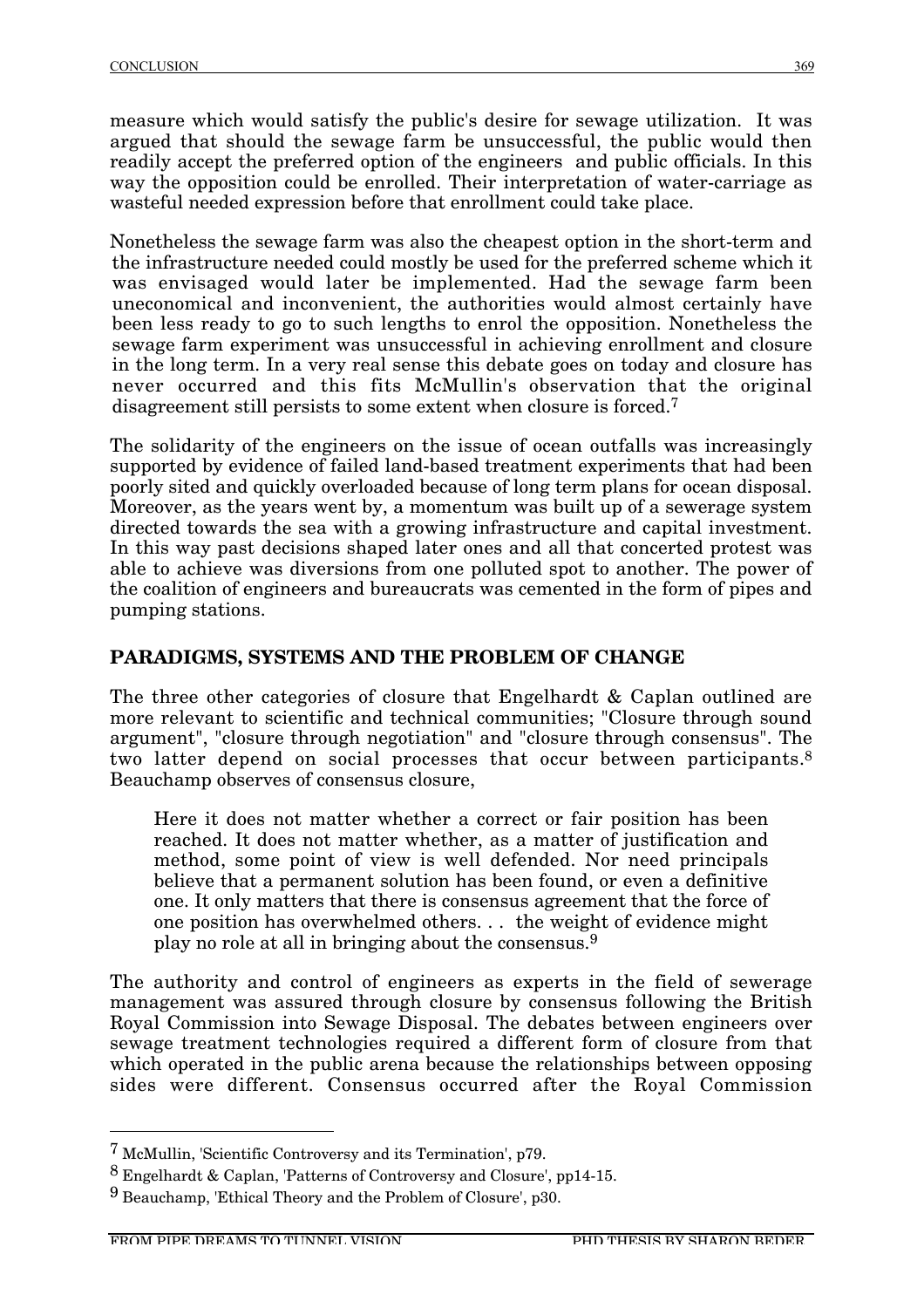recommended standards of effluent to be met and put an end to the search for ever better treatment methods. The Commission, with its prestige and influence, was able to define evaluative criteria that enabled sewerage engineers to work out an agreed paradigm of practice.

For many decades engineers have chosen sewage treatment solutions from a small range of technologies that are consistent with the water-carriage of sewage (in pipes) to a point adjacent to a waterway where the sewage effluent will be discharged. Alternative technologies which are decentralized, land intensive or based on utilization of sewage products have been ignored. The paradigm relied on dilution and gravity as primary mechanisms for dealing with sewage. It incorporated a philosophy of staged treatment, whereby treatment was to be installed stage by stage so that at any one time only a minimum amount of treatment would be installed. As public complaints and political pressure increased, then a bit more treatment would be done. This delayed the agony of public spending.

Engineers minimise their designs as part of an inbuilt engineering philosophy but the incorporation, in engineering design, of economic priorities that enable engineering projects to be built with a minimum of materials, labour and capital and so ensure profits are maximised may be misplaced in this sort of application where other goals are supposed to be paramount. In other fields of technological development the search for reduced costs can promote technological innovation but in the field of sewerage engineering the temptation is to reduce costs by reducing efficiency rather than by innovating.

In its own way the philosophy of staged treatment was a recognition by engineers that the "efficacy" of treatment methods was socially constructed and therefore variable and they were making provision for changing public perceptions of what was "good enough". The skill of the engineer lay in being able to choose a minimum form of treatment from the paradigm and convincing the public that this was all they required.

Sedimentation came to dominate as a primary treatment. Although chemical precipitation was more effective at removing suspended solids and sedimentation was no cheaper when full treatment was considered, sedimentation was adequate as a treatment when combined with a secondary biological treatment to satisfy the standards recommended by the Royal Commission for disposal to rivers and it was cheapest as a single stage treatment. Therefore sedimentation became the accepted primary treatment although it was also used without further treatment for ocean disposal. More recently the Sydney Water Board together with its consultants have come up with a way of reducing primary treatment even further as part of the continual engineering quest for minimising treatment technologies.

Because of staged treatment, sewerage technology exhibits what has been referred to by some writers<sup>10</sup> as a 'trajectory' which is particularly persistent. The trajectory projects into the future the socially constructed characteristics of the system acquired in the past when the physical

<sup>&</sup>lt;sup>10</sup> Giovanni Dosi, 'Technological paradigms and technological trajectories', Research Policy 11, 1982, pp147-162; Richard Nelson & Sidney Winter, 'In search of useful theory of innovation', Research Policy 6, 1977, pp56-60.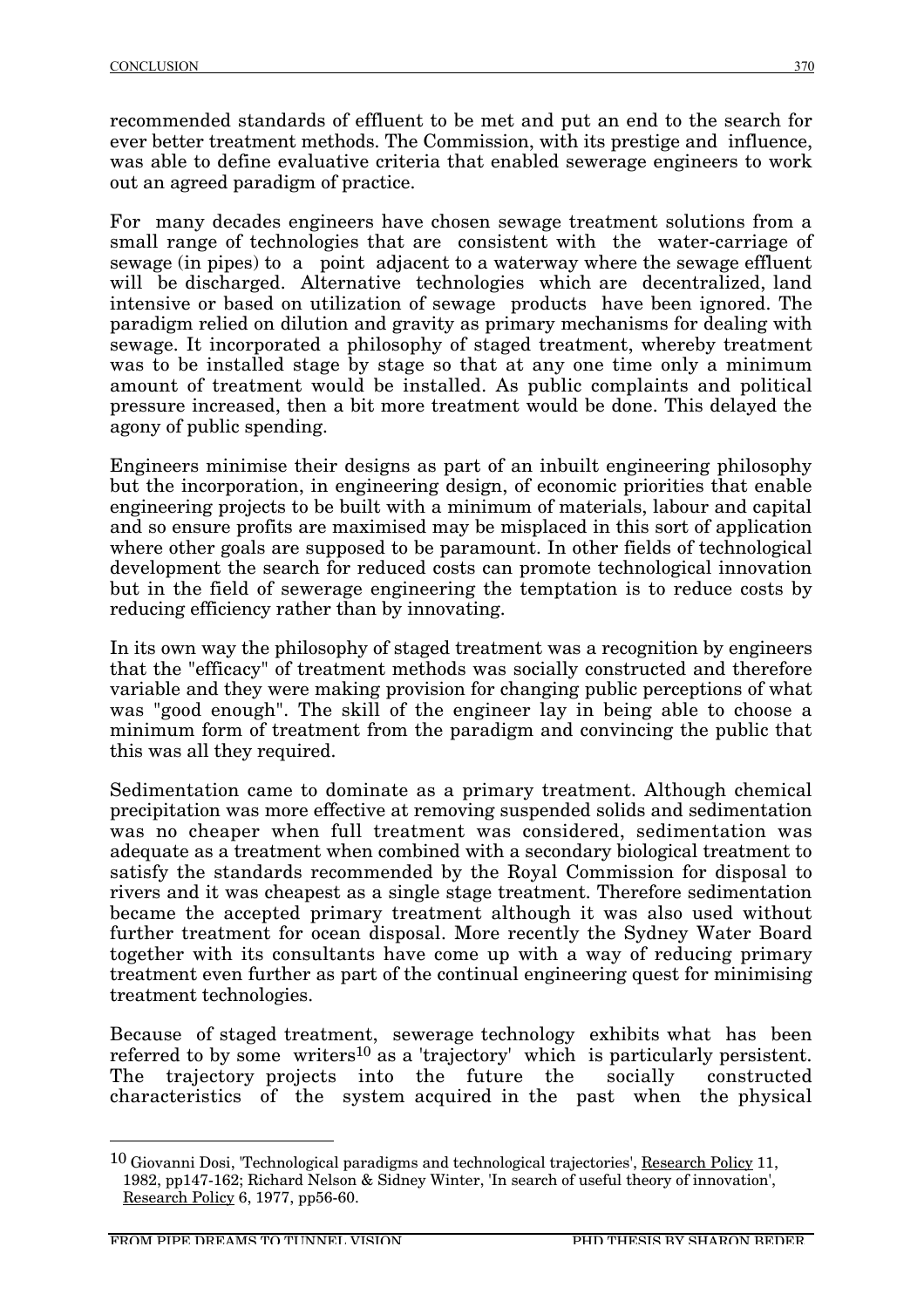components were designed.11 At present Sydney's sewerage system has a physical and figurative trajectory out to sea. Nelson and Winter also suggest there are more general trajectories common to a wide range of technologies. Two which they mention are latent scale economies and increasing mechanisation of operations.12 Both of these can be observed in Sydney's sewerage system.

The general trajectory of mechanisation or automation was noted earlier in this chapter to have influenced the choice of water-carriage technology. The increasing centralisation of Sydney's sewerage, which has been perceived to be the cheapest option not directly because of economies of scale but because it has always been cheaper in the short term to use the existing facilities. This has caused massive overloading of the three main sewage treatment plants in Sydney, a resultant sewage flow which is too large and too heterogeneous to be able to treat properly and the discharge of raw sewage into all of Sydney's waterways through sewage overflows every time it rains heavily.

The engineering paradigm has played a key part in the larger technological system, which includes legislation, bureaucracies, industrial interests, health authorities etc. The commitment of both organisations and their experts to existing systems can also be found in other social groups such as educational institutions and manufacturing companies. Moreover vested interests are compounded by fixed assets and sunk costs. All these factors add to the momentum which a system accumulates.

The sewerage system in Sydney, like other systems, has grown to have its own considerable momentum. The Metropolitan Water Sewerage & Drainage Board is a very large organization dedicated to the system and its engineers are skilled in the sewage collection, treatment and disposal methods that have been in use most of this century in Sydney. The relevant professional associations support current sewerage engineering practice. Australian universities teach these methods and radical alternative methods are not researched either in government or private industry, except where firms outside the system can see some profitable use can be made of their own products and skills. (for example CIG and its in-sewer oxygen treatment).

Moreover the fixed assets and sunk costs, the physical infrastructure is a powerful conservative force. Because engineering practice incorporates cost minimisation, engineers are always keen to make use of whatever is available to them in terms of natural and 'man-made' resources in their efforts to minimize costs. There is a great reluctance to tear down existing treatment plants and start again. An old treatment plant will have involved a large capital input when it was first built and will probably be achieving some results, even if those results are unsatisfactory. Even if new methods were developed engineers would in most cases prefer to improve or upgrade or augment the existing facility.

The role of engineers in the technological system has been a decisive one. The autonomy of the engineering community lies in its ability to dictate the range

 <sup>11</sup> Thomas Hughes, Networks of Power: Electrification in Western Society, 1880-1930. John Hopkins University Press, 1983, p140.

<sup>12</sup> Nelson & Winter, 'In search of useful theory of innovation', p58.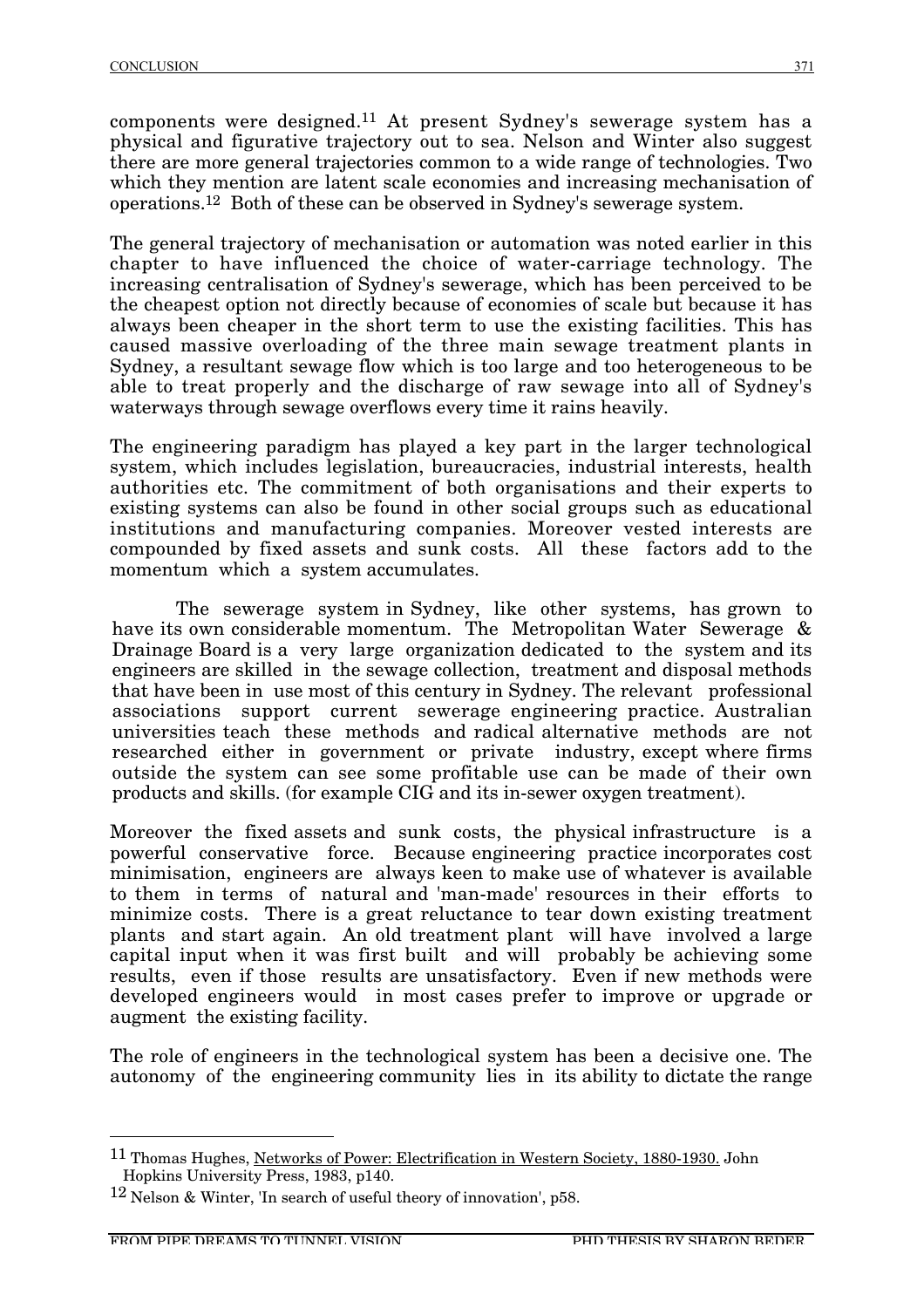of technologies which will be taken seriously. Outside authorities may set standards and regulate the available money but the engineers decide how to meet the standards and if they can be met with the finances available. The community may demand a higher level of treatment but they would have great difficulty in getting alternative treatments from outside of the paradigm accepted.

The dependence of standards on concepts of "best practicable technology" also gives a great deal of autonomy to the engineering profession in determining appropriate technology and thereby supports the existing paradigm. Moreover, measures of efficacy and evaluative criteria are largely shaped by engineers, both overseas and in the major sewerage authorities in Australia. On top of this the Sydney Water Board has a great deal of power and political influence because of alliances with other polluting organisations and because of the dependence of the SPCC on the Board's acceptance of industrial waste to protect more sensitive parts of the environment.

Engineers are clearly powerful when aligned with powerful organisations. They are nevertheless employees and subordinate in every sense of that word; dependent on their employers for continued employment and promotion. Whilst they are loyal they are rewarded and given influence, and their commitment to the technological system is assured. In return they remain anonymous and must pass their technical advice upwards, in confidentiality, "to separate decision makers, foregoing any explicit rights in policy making".<sup>13</sup>

However, engineers are able to implicitly influence policies through the advice they give. They have the ability to manipulate non-engineers through their construction of engineering knowledge. As much of the work in the social studies of science has shown, scientific knowledge embodies social objectives, values and ideologies. Similarly, and perhaps even more so, engineering knowledge is shaped by social choices as to what data should be collected and how the results should be interpreted. Sewerage engineers have from the beginning purposely put together studies with end purposes in mind, being careful to gather only information that helped to promote their projects and justify them. In recent years, using computer models and complex scientific-like investigations, they have been able to put together a knowledge base that lay people find difficult to challenge. Where, in the case of the Sydney Water Board, policy makers are politicians or Board members, who are not appointed for their ability to understand engineering knowledge, engineers are able to control the options that are considered and present their preferred option as the most favourable.

The sewerage engineering paradigm and accompanying knowledge base not only allow engineers to make overly optimistic predictions about whether their projects will "work", but they are able to manipulate the definition of the term to support their later claims that they do "work" once they are built. The "testability tradition" which Edward Constant has referred to<sup>14</sup> in the case of sewage disposal is based on suspended solids, biological oxygen demand and more recently faecal coliform levels but these do not take account of more

 <sup>13</sup> Barry Barnes, About Science, Basil Blackwell, 1985, p100.

<sup>&</sup>lt;sup>14</sup> Edward Constant, 'Scientific theory and technological testability: science, dynometers, and water turbines in the 19th century', Technology and Culture 24(2), April, 1983; 183-198.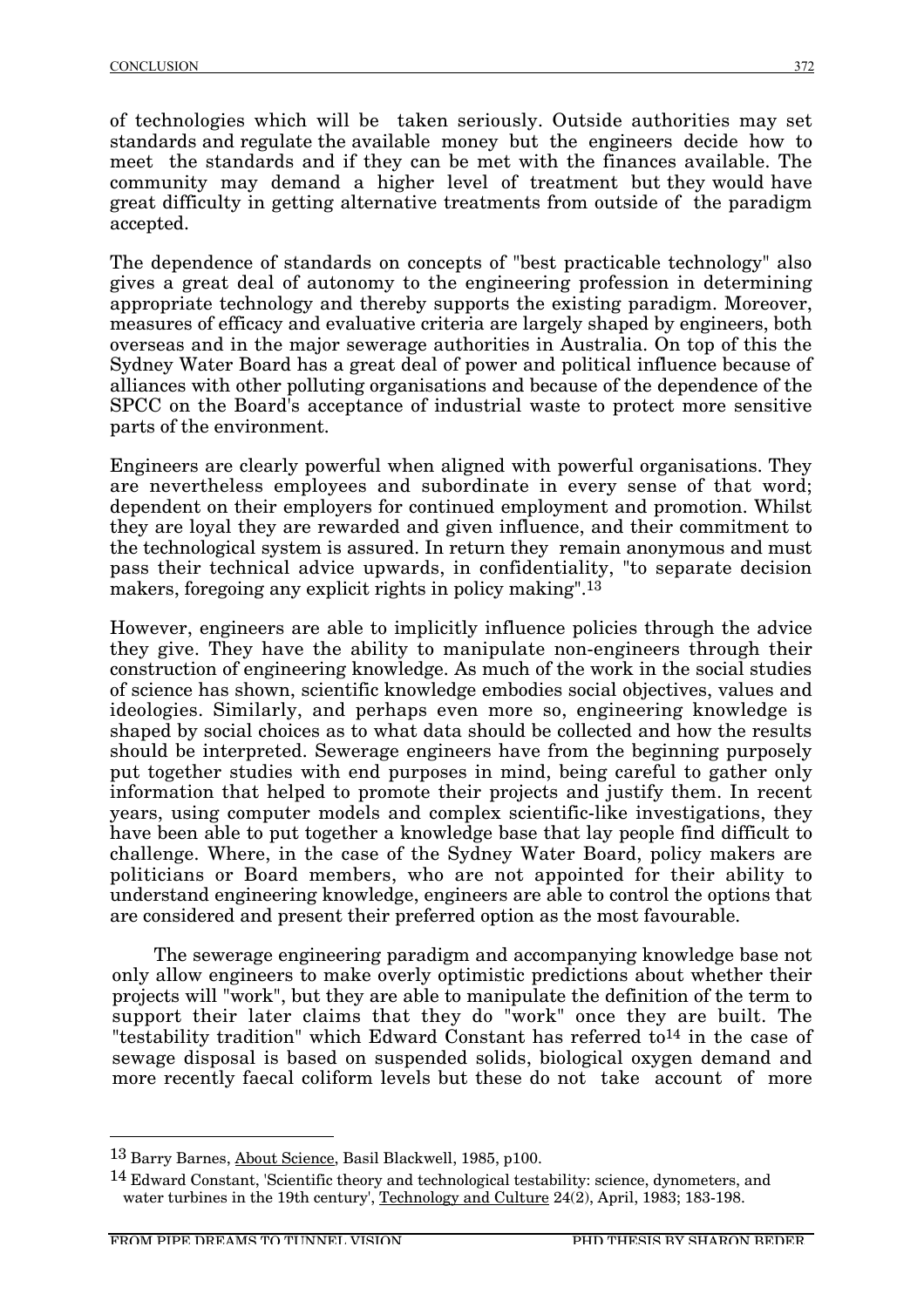recent developments in scientific knowledge or more recent dangers posed by sewage disposal.

The problems associated with sewage disposal, such as those created by toxic chemicals and viruses are hard to prove, invisible, and their effects are long-term. Environmentalists have a difficult job convincing the public that problems, which are not visually obvious, do exist. Even if they achieve this the public, like the authorities, tends to readily accept the bounds of technological possibility that the 'experts' put forward. The experts believe these bounds themselves.

Sewerage engineers and the authorities which regulate them only recognise certain problems. Hughes has utilized the term "reverse salients" to describe the situation when components of a system fall behind or out of line.15 These reverse salients may be observed by engineers or the organisations for which they work, and they are redefined as a set of critical problems which the engineers believe they can solve, without radically altering the system. Constant identified "presumptive anomalies" which are presumed to exist when it is predicted by the engineer that a conventional technology will fail under certain future conditions or it is predicted that an alternative technology will do a better job. The second type of anomaly which Constant identified is the "functional-failure" when the technology does not work very well because conditions have changed, allied technologies have changed or other parts of the system have advanced more quickly.16

The recognition of a reverse salient or an anomaly, however, depends on the willingness of the technological community or the regulating authority to recognise problems which can be just as subject to interpretative flexibility as artifacts. In other words, reverse salients, functional failures and presumptive anomalies are social constructions rather than realities which emerge and force change.

David Wojick argued that anomalies occurred when standard procedures repeatedly "fail to eliminate known ills" or when knowledge shows up the importance of factors which have previously been incorrectly evaluated. Those contesting the evaluation policy may be outside the paradigm community and their view may be disputed. They can then, Wojick says, turn to the government for a ruling.17 The question is, does the government listen to them or to the engineers?

Sydney's sewerage system has been perceived by various social groups to be suffering from both functional failure and presumptive anomalies, despite the engineers' faith in the paradigm. In the decades since the system was established the composition of the sewage has changed substantially with the growth of industry and the increased use of inorganic and artificial materials in industrial processes. Conventional sewage treatment methods are

 <sup>15</sup> Thomas Hughes, Networks of Power, chapter 4.

<sup>&</sup>lt;sup>16</sup> Edward, Constant, 'Communities and hierarchies: structure in the practice of science and technology' in Rachel Laudan (ed). The Nature of Technological Knowledge: Are Models of Scientific Change Relevant?. D.Reidel, 1984, p31.

<sup>17</sup> David, Wojick, 'The structure of technological revolutions' in George Bugliarello & Dean Boner (eds), The History and Philosophy of Technology, University of Illinois Press, 1979, pp244-6..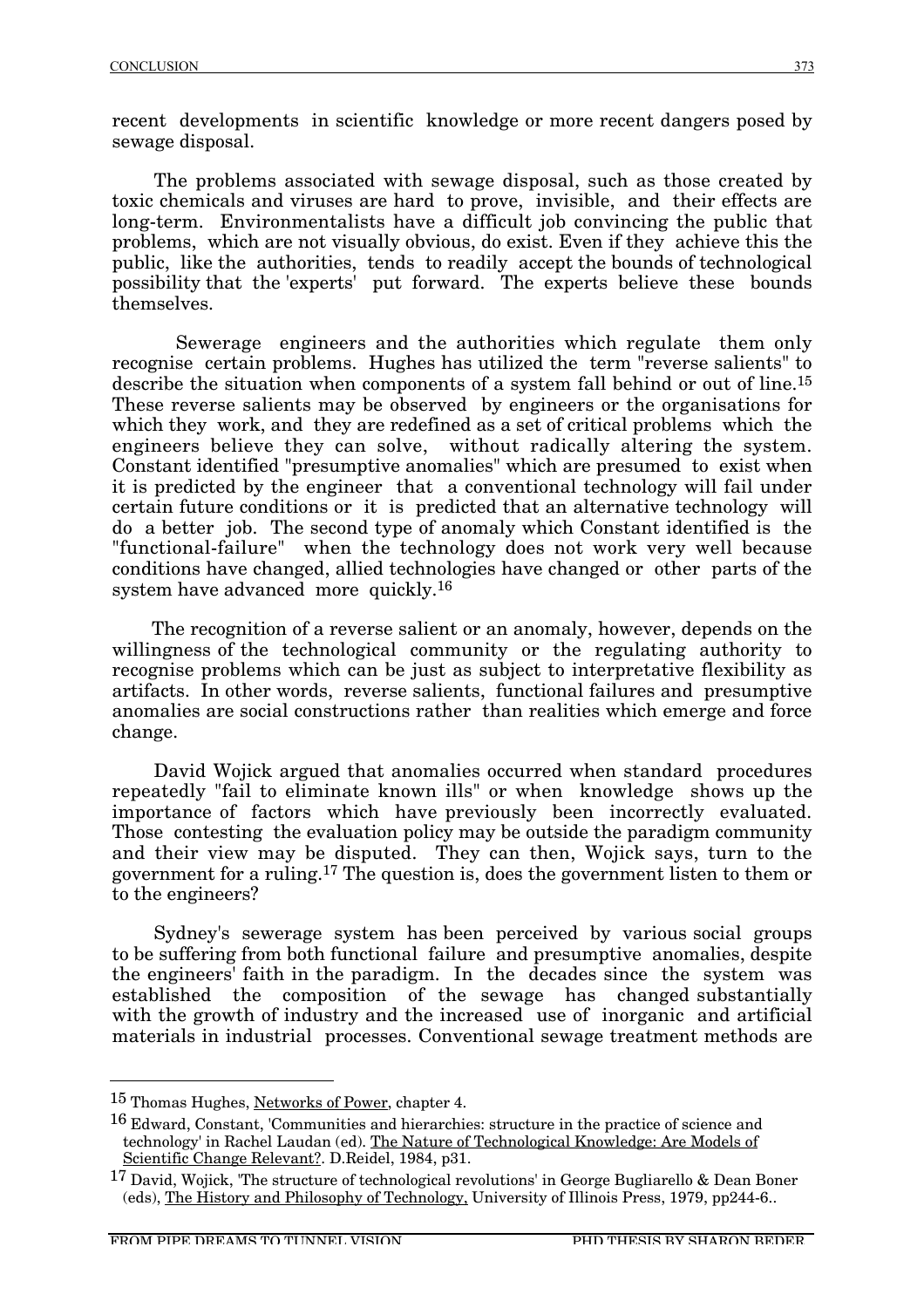aimed at removing suspended solids which will settle out of the effluent and breaking down organic material with the use of naturally occurring microorganisms contained within the sewage and in the environment. These methods do not remove or treat viruses, toxic chemicals, heavy metals, organochlorines or most of the grease and oil that is contained in the sewage. In fact some of these substances actually interfere with the microorganisms necessary for secondary and tertiary treatment, killing them off and turning whole batches of sewage 'off'.

Conventional treatment methods were not designed to eliminate pathogens from the sewage, but rather to prevent the waterways becoming a nuisance after the treated effluent was discharged into them. The paradigm was set before viruses were discovered. As a result, although sewage may contain as many as 110 different types of virus, conventional sewage treatment processes cannot be counted on to remove them.18 Primary sedimentation does not remove viruses or pathogenic bacteria at all. A representative of the World Health Organisation remarked over a decade ago that

The sanitary engineer who built the early community sewage and water systems did not know about viruses; which is understandable, but many modern sanitary engineers still do not know about viruses; which is neither understandable nor excusable.<sup>19</sup>

Changing community expectations have also created problems for the paradigm on two levels. The public is far less tolerant of the degradation of recreational facilities and more willing to pay for higher degrees of treatment but many treatment plants built when sewage flows were smaller and public expectations lower do not have the space available nearby to expand and incorporate, for example, secondary treatment. This has lead to a solution for ocean outfalls of extending the outfalls under the sea for a few kilometres. Such an ad hoc solution aims at keeping the sewage from view by discharging it at greater depths where it will be more dispersed and may be kept beneath the surface some of the time.

The other change in community expectations arises from the greater environmental awareness that has been manifest since the 1960's and 70's. This awareness has meant that the public is not only concerned with their own health but also with the preservation of river and marine environments and the species that live in them. Very little research has been done into the effects of sewage, especially industrial wastes, on such ecosystems and the consequences of bioaccumulation of certain substances up the food chain.

Sewerage engineers have refused to recognise the full implications of all these problems for their paradigm and have hidden any evidence of environmental problems, such as the accumulation of heavy metals and organochlorines in fish. To the extent that public lobbying of environmentalists have forced them to take notice of these problems they have sought solutions which do not require any radical innovations or changes to the system. They cope with changed situations

 <sup>18</sup> Sagar Goyal et al, 'Human pathogenic viruses at sewage sludge disposal sites in the Middle Atlantic Region', Applied and Environmental Microbiology 48(4), 1984, p758.

<sup>&</sup>lt;sup>19</sup> Joseph Melnick, 'Viruses in water: An Introduction' in Gerald Berg et al (eds). <u>Viruses in</u> Water, American Public Health Assoc, 1976, p4.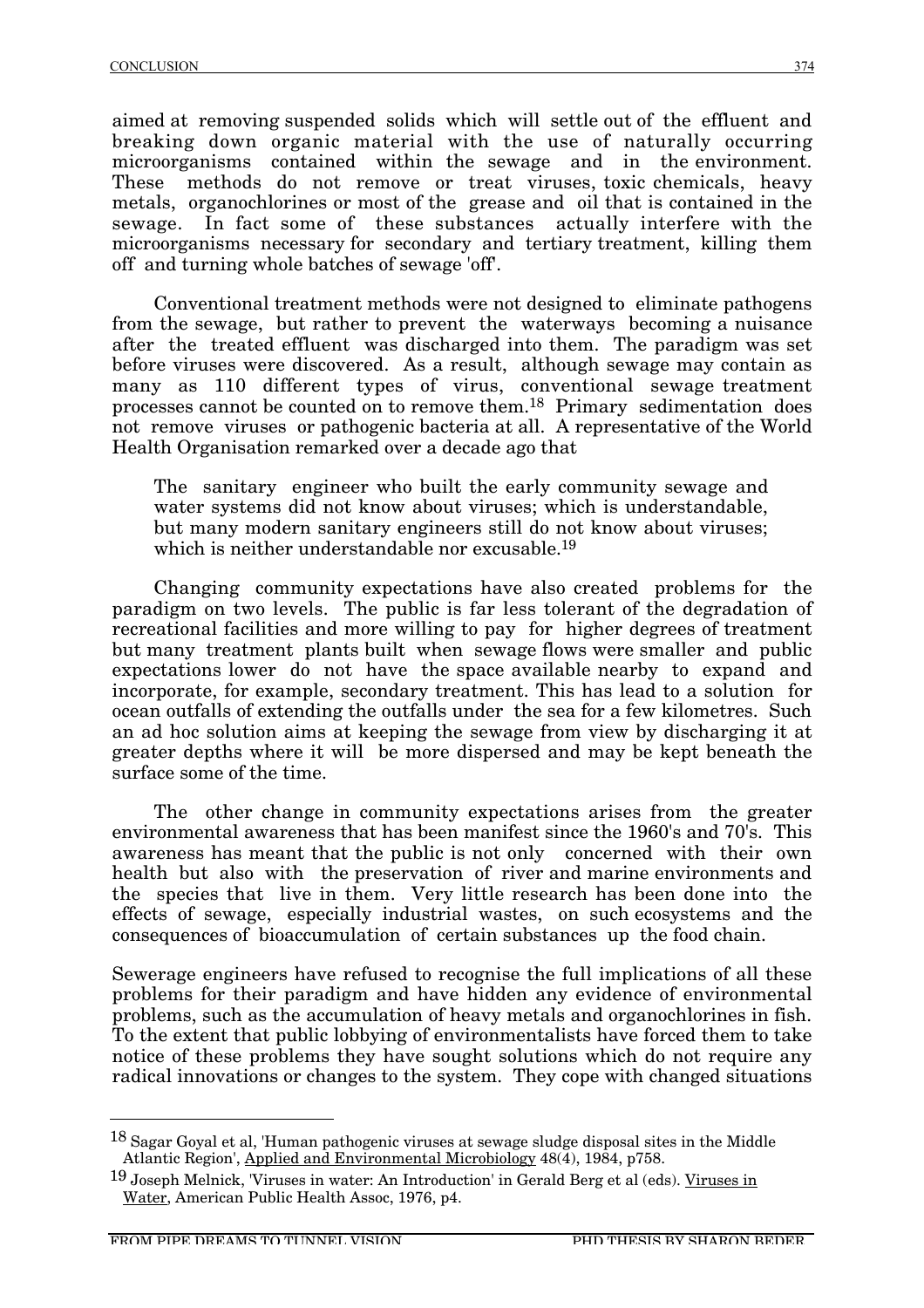as best they can by upgrading existing treatment plants, moving points of discharge and adding further stages of treatment to the paradigm.

The problem of industrial wastes is denied by engineers to be a major problem. On the other hand grease is admitted by engineers to be a major problem for swimming beaches near sewage outfalls because the grease, which forms a floating slick on the surface of the sea, makes the sewage field highly visible and leaves obvious traces in the form of grease balls on the sand. Some grease is removed from the sewage during sedimentation treatment by skimming the floating grease from the surface of the sewage in the tank. This has caused engineers to note the inappropriateness of the treatment paradigm,

most primary treatment plants do a much better job of removing settleables than removing floatables. It would be much better if this were the other way around.20

The concern with visibility of the sewage field is substantial because the engineers recognise that performance will be judged by the lay public mainly on what they can see. Without visual indicators, the public has to rely on accepted testing or evaluation procedures for sewerage technology. These, rather than pointing up any functional failure, tend to hide it. Because the paradigm does not specifically deal with viruses or pathogenic bacteria, their presence is not monitored. Authorities, who will not set standards that cannot be met by the available technology, set standards for bathing waters in terms of concentrations of these faecal coliforms which are generally agreed not to correlate statistically with viral counts.

Engineers, as system builders, are able to prevent the system from being radically changed, partly, as  $Law^{21}$  and Callon<sup>22</sup> have described, by the way they view these systems as being constituted of a number of components which may be animate and inanimate ranging from people, to skills, to artifacts, to natural phenomena. The engineer puts up no barriers between the social, the economic and the political. The engineer, as system builder associates these disparate elements into a form that holds together. Law and Callon argue that engineers treat these various components or elements in the same way, always seeking to change the most malleable and adapting to take advantage of the most durable, in an effort to sustain and hold together the system and achieve the system goals. One thing that Law & Callon do not make clear is that the system goals may become related more to preserving the system than to the original goals that it was set up to achieve.

When faced with a problem that threatens the stability of the system, the engineer, rather than considering building a new system, tries to rearrange or manipulate the system components or perhaps to incorporate a hostile

 <sup>20</sup> Paul Ryan, Submarine Ocean Outfall Sewers, internal SPCC report, undated, p11.

<sup>21</sup> John Law, 'Technology and heterogeneous engineering: the case of Portuguese Expansion' in Wiebe Bijker, Thomas Hughes and Trevor Pinch (eds), The Social Construction of Technological Systems: New Directions in the Sociology and History of Technology. MIT Press, 1987, pp111- 134.

 $22$  Michael Callon, 'Society in the making: the study of technology as a tool for sociological analysis' in Bijker et al, The Social Construction of Technological Systems, pp83-106.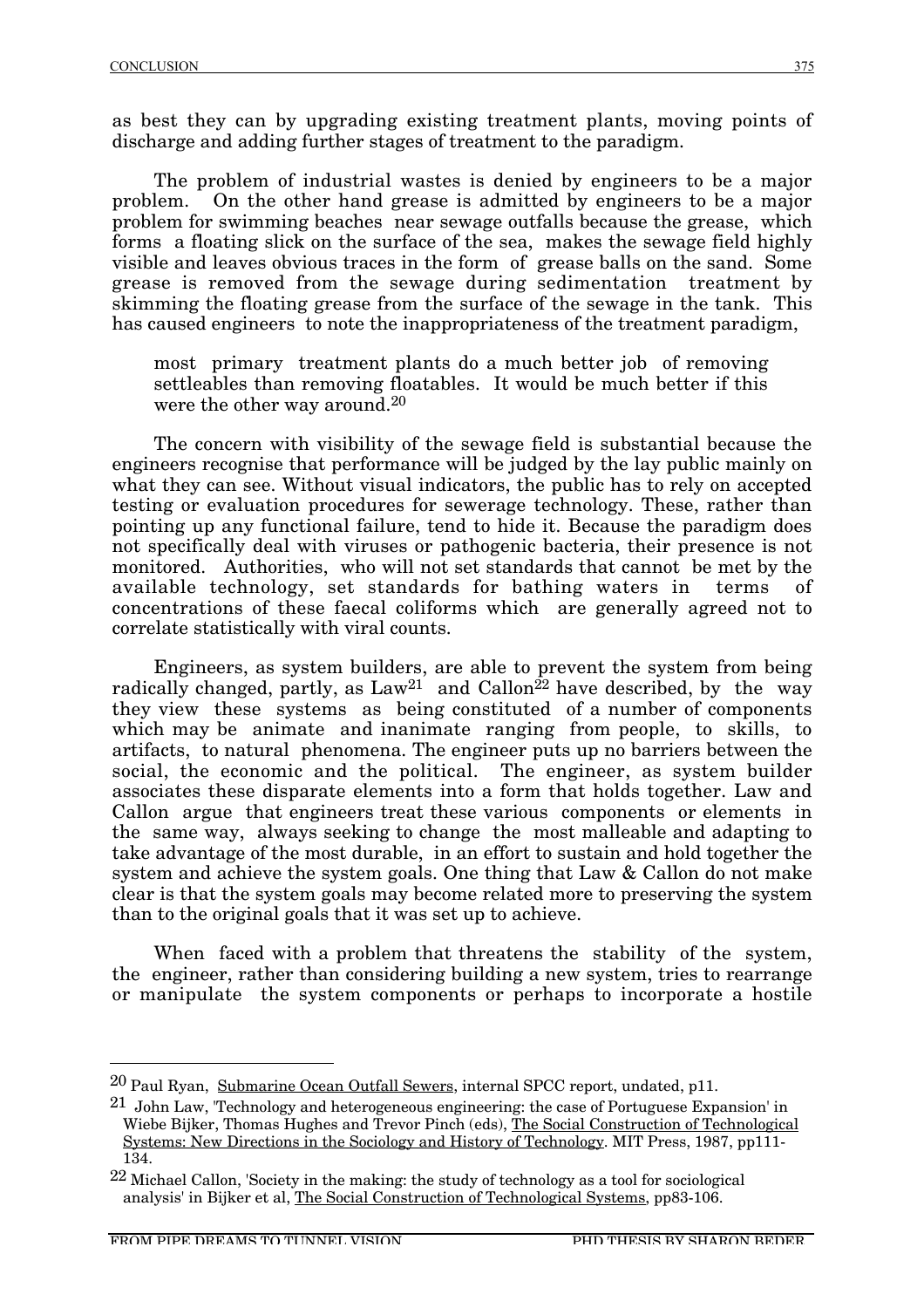environment.23 If certain social groups are placing importance on problems that are not perceived to be soluble within the system, the engineers may be more likely to concentrate on manipulating or enrolling or discrediting those social groups or reducing their impact rather than coming up with a radical solution to the problem.

In the case of the sewerage system, laws can become, rather than implacable constraints to be heeded, rules that can be variously interpreted and full of loopholes to be utilised; regulatory bodies become open to persuasion and education; and the public becomes an element in the system to be manipulated. For this reason, it is not surprising that the Sydney Water Board is spending massive sums of money on public relations. The compromises built into the legislation and the lack of public input give it enough flexibility to allow its administration to become a negotiation process that can be manipulated by powerful organisations like the Sydney Water Board. Moreover the staffing of the SPCC by engineers and the composition of advisory committees and the Commission with people who adhere to the system have ensured that the legislative process has become part of the system rather than part of the environment of the system.

#### **EXPERT ADVICE AND THE PROBLEM OF POLITICAL AND PROFESSIONAL BIAS**

The efforts of engineers to predict and mould public opinion is part of engineering activity and clearly this activity makes any separation of the social and technical unrealistic. Callon, for this reason, has described engineers as sociologists. This is particularly true of sewerage engineers who aim, not so much at being able to predict the acutal performance of the technology they are designing as the perceived performance of that technology. But they also try and control that public perception as well through their predictions and later denials. Engineers treat people like the inanimate parts of their system, as elements to be shaped rather than influences to be listened to. They generally don't like unpredicability and prefer order and control.<sup>24</sup> They attempt to manage public reactions just as they attempt to control nature and various other unpredictable parts of their systems.

The notion of public participation in decision-making and the idea that everyone has a legitimate right to influence public engineering decisions are anathema to the engineer's professional self identity and a threat to expert status. The selfimage of engineers as having superior knowledge, being logical thinkers and having a special ability to combine practical matters, such as economics, with theoretical scientific principles means that they see themselves as uniquely able to control public works and solve social problems through the application of scientific principles.

<sup>&</sup>lt;sup>23</sup> Thomas Hughes, 'The evolution of large technological systems' in Bijker et al, The Social Construction of Technological Systems, p53.

<sup>&</sup>lt;sup>24</sup> A.J.Kirkman, 'The Communication of Technical Thought' in E.G.Semler, ed, The Engineer and Society, Institution of Mechanical Engineers, London, 1973, p182; Robert Perrucci & Joel Gerstl, Profession Without Community: Engineers in American Society, Random House, New York, 1969, pp51-52; William Davenport & Daniel Rosenthal, Engineering: Its Role and Function in Human Society, Pergamon Press, 1967, p73.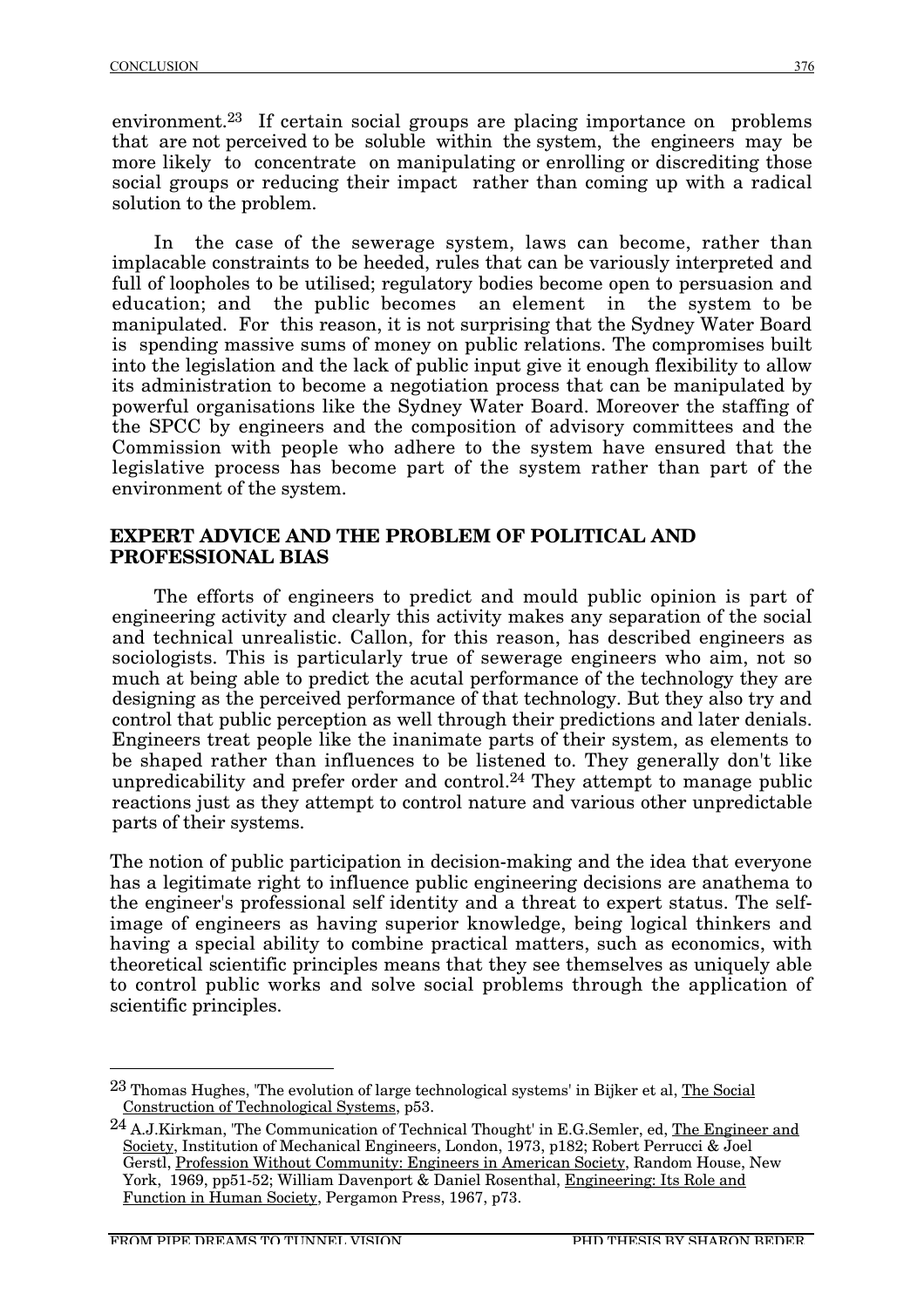Engineers have opposed increased public participation arguing that it would lead to worse decisions. Good decisions are seen as those that lead to more costeffective solutions. Alternatives can be considered and impacts appraised by weighing the facts, making calculations and predictions and quantifying the benefits and risks. This, it is argued, takes special education, information and experience which the public do not possess.<sup>25</sup> The "ordinary consumer is not generally deemed to be able to appreciate what goes on in science and technology".26

Most engineers work in large organisations or bureaucracies. By having control of the intellectual resources and often the organisational resources within those bureaucracies they hold a good deal of power.27 They are able to filter information reaching the top management or boards and to define the range of options from which those in charge can select, being careful to present the options os that their preferred option is most attractive.28

The tendency towards elitism in decision making that engineers have is reinforced by the bureaucratic mode.

Bureaucracies tend to be secretive, self-serving, non- imaginative, nonrisk taking, and susceptible to functional lying....In their relationships with the public, bureaucracies withhold certain kinds of unpalatable information or deliver information in such a way that it distorts facts.29

Over the years bureaucracies establish operating procedures and solidify relationships with other institutions which constrain the flexibility of the organisation and limit the options that the bureaucracy will consider.30 Public bureaucracies in particular can become concerned with maintaining and expanding their control and power rather than achieving specific objectives in serving the public.

Most of the population respect and acquiesce to those who claim to have specialised knowledge. <sup>31</sup> In a complex society with a division of intellectual labour, such relationships are necessary. The abstraction and generalisation that are characteristic of scientific knowledge are necessary in dynamic societies where social and technological change occurs rapidly. Social relationships require trust and the granting of authority to those with specialised knowledge is

 $\frac{25}{25}$  Stuart Umpleby, `Is greater citizen participation in planning possible and desirable?', in Godfrey Boyle, David Elliot & Robin Roy, <u>The Politics of Technology,</u> Longman & Open University Press, 1977, p234.

 $^{26}$  Leslie, Sklair, `Science, technology and democracy' in Godfrey Boyle, David Elliot & Robin Roy, The Politics of Technology, Longman & Open University Press, 1977, p173.

 $27$  Joseph, Coates, `Why Public participation is essential in technology assessment', in Boyle et al, The Politics of Technology, p186.

 $28$  Joel Primack & Frank von Hippel, Advice and Dissent: Scientists in the Political Arena, Basic Books, New York, 1974, p38.

 $29$  Coates, `Why Public participation is essential in technology assessment', p186.

<sup>30</sup> Primack & von Hippel, Advice and Dissent, pp38-9.

<sup>31</sup> Lauriston King & Philip Melanson, `Knowledge and Politics: Some experiences from the 1960s', Public Policy xx, Winter, 1972, p84.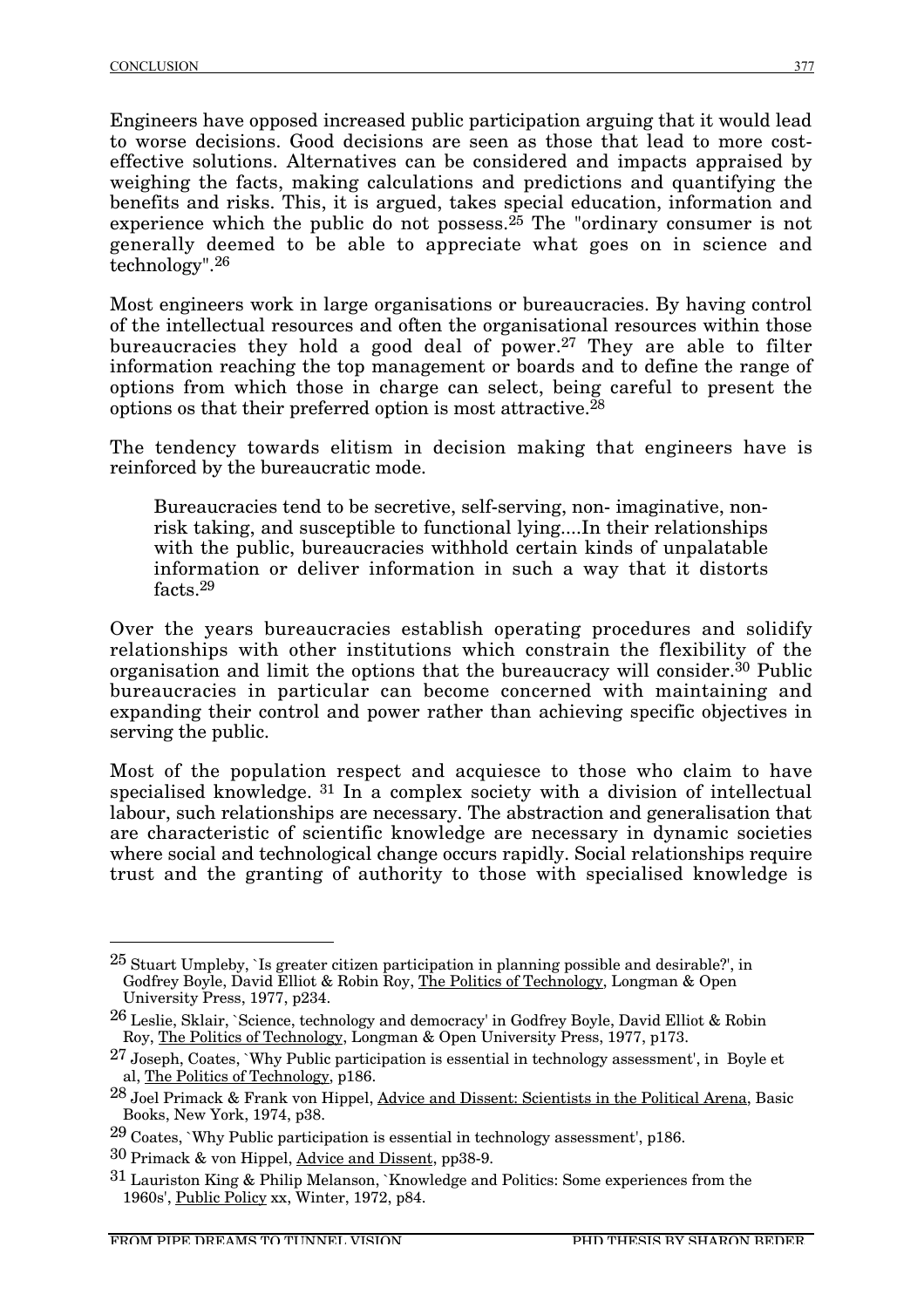necessary for such society to function.32 The boundary between granting experts sufficient authority and too much is a fine one however.

It is not only knowledge but also assumptions of rationality and objectivity which lead the public to look to experts for advice and solutions.<sup>33</sup> The public increasingly judges claims to expertise in terms of credentials; academic qualifications and those granted by professional societies. Often however, education is a socialisation process concerned with producing compliant and diligent employees who possess the required middle class values and can be trusted in positions of responsibility.34

Membership of professional engineering societies is also based on academic qualifications, references, usually from employers, and responsible work experience, which is dependent on the degree of trust placed in the employee by the employer. This trust has as much to do with loyalty and willing subordination to the employer as with competence and specialised knowledge<sup>35</sup> and these are qualities which do not lead to objective non-partisan advice.

More importantly, credentials may not be specific to the subject area in question and engineering knowledge in particular may not be specific to the problem being publicly discussed. In terms of sewage disposal, commonsense and observation have often proved to have been every bit as valid and accurate (if not more so) in predicting where sewage would go once discharged to the ocean as the knowledge gleaned by engineers from their specially constructed scientific models, float experiments and specialist observations. It has recently been admitted by the authorities in Sydney that common observation is the best way of telling whether the sea is polluted. This comes after years of experts denying the validity of such public observations and will probably disappear once Surfline has gained control over expertise in this area.

Moreover, the technical aspects are only one part of the decision-making process which inevitably involves a weighing up of benefits, costs, values and priorities. There is no reason why technically trained people would be the best at making the final decision, in fact the very specialisation of an expert could well ensure that he or she has a far too narrow view to be able to make good, broad ranging, far seeing decisions.36

Whilst credentials may indicate a certain level of education and work experience, they are no guarantee of rationality or objectivity. Engineers, like scientists, have sought to portray themselves as non-political, non-partisan, neutral

 <sup>32</sup> Randall Albury, The Politics of Objectivity, Deakin University Press, 1983, p44; Barry Barnes, About Science, Basil Blackwell, 1985, pp82-3.

<sup>33</sup> Dorothy Nelkin, `The political impact of technical expertise', Social Studies of Science 5, 1975, p36.

<sup>34</sup> Randall Collins, The Credential Society: An Historical Sociology of Education and Stratification, Academic Press, 1979.

<sup>35</sup> Robert Zussman, Mechanics of the Middle Class: Work and Politics Among American Engineers, University of California Press, 1985, p158; Peter Whalley, The Social Production of Technical Work: The Case of British Engineers, MacMillan, 1986, pp58-9.

<sup>36</sup> Leslie Sklair, `Science, technology and democracy' in Boyle et al, The Politics of Technology, pp173-4.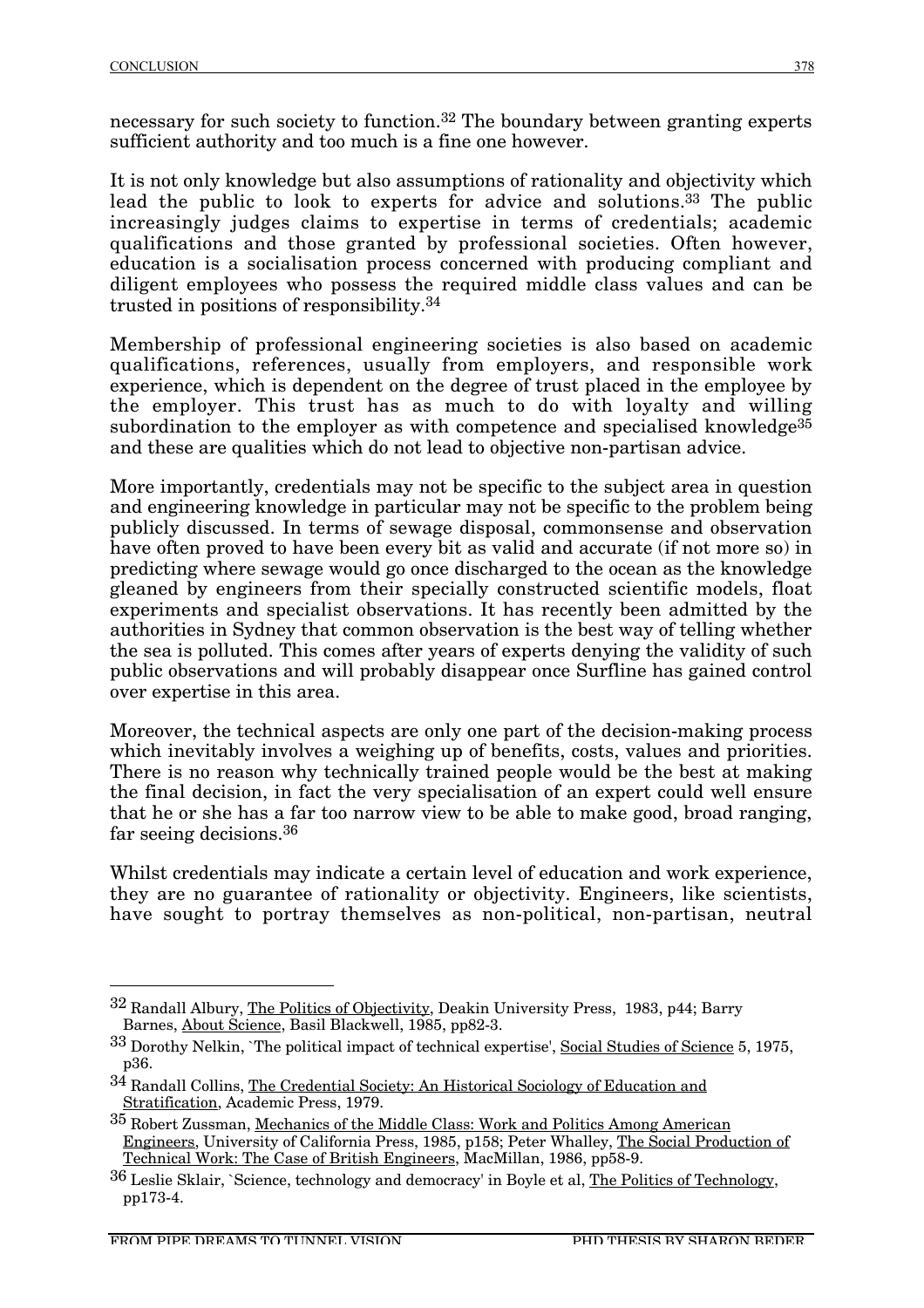experts.37 Nevertheless engineers on public works have necessarily had a close association with those in government. As employees, engineers have sought to fulfil the goals and objectives of those in power and they act openly as advocates of particular engineering schemes.

The dependability and truth of what experts say rests partly on the perceived norms of science, which include the search for truth, honesty and peer review. Such norms, even if they work well when it comes to research work and publication of results, are often not operative for scientists in a public arenas where different conventions and rules can "require them to adopt and defend firm conclusions" despite the existence of uncertainties.38

The layman however is not usually aware that the scientist in such a situation is speaking without that control over his statements. The setting of the courtroom or public hearing of a legislative committee in which scientists speak to laymen, and in which expert witnesses do not criticise one another as they would in the scientific community, permits recommendations made by persons who claim scientific expertise to go unchecked by other experts.39

For engineers, there is no norm of truth seeking or peer review, in fact commenting on another engineer's work is considered to be unethical. The solidarity of engineers in the public arena is quite marked, when compared with scientists, for this very reason. Engineers are concerned firstly about their individual status and then about the collective status of engineers and it is often more important not to tarnish that status in the public eye with criticism of other engineers or open disputes between engineers, than to ensure that the truth is revealed.

Moreover engineering work is judged by its effectiveness or ability to achieve the desired goals of employers rather than by professional standards. Publication is not the route to recognition and the details of an engineers work are not usually made public. Engineering codes of ethics, unlike the norms of science, are not part of the self identity of practitioners and they are notoriously loose and difficult to enforce.40

The difficulty with enforcing any peer pressure is that engineers give their first allegiance to their employers, to whom they look for career advancement and recognition. Professional control over behaviour is displaced by control in the

 <sup>37</sup> David Noble, The Forces of Production: A Social History of Industrial Automation, Knopf, New York, 1984, p42; Stanley Schultz & Clay McShane, `To Engineer the metropolis: Sewers, sanitation and city planning in late- nineteenth century America', Journal of American History LXV(2), Sept 1987, p399.

<sup>38</sup> Arie Rip, 'Experts in Public Arenas', in Harry Otway & Malcolm Peltu, eds, Regulating Industrial Risks, Butterworths, 1985, p95.

<sup>39</sup> Duncan MacRae, Jr, `Technical communities and political Choice', Minerva xiv(2), Summer 1976, p173.

 $^{40}$  A.M.Stretton, `Questioning professionalism', in The Engineering Conference, Proceedings of Institution of Engineers, Australia conference, Hobart, 22-26 February 1982, p14; Kenneth Prandy, Professional Employees: A Study of Scientists and Engineers, Faber & Faber, London, 1965, p82.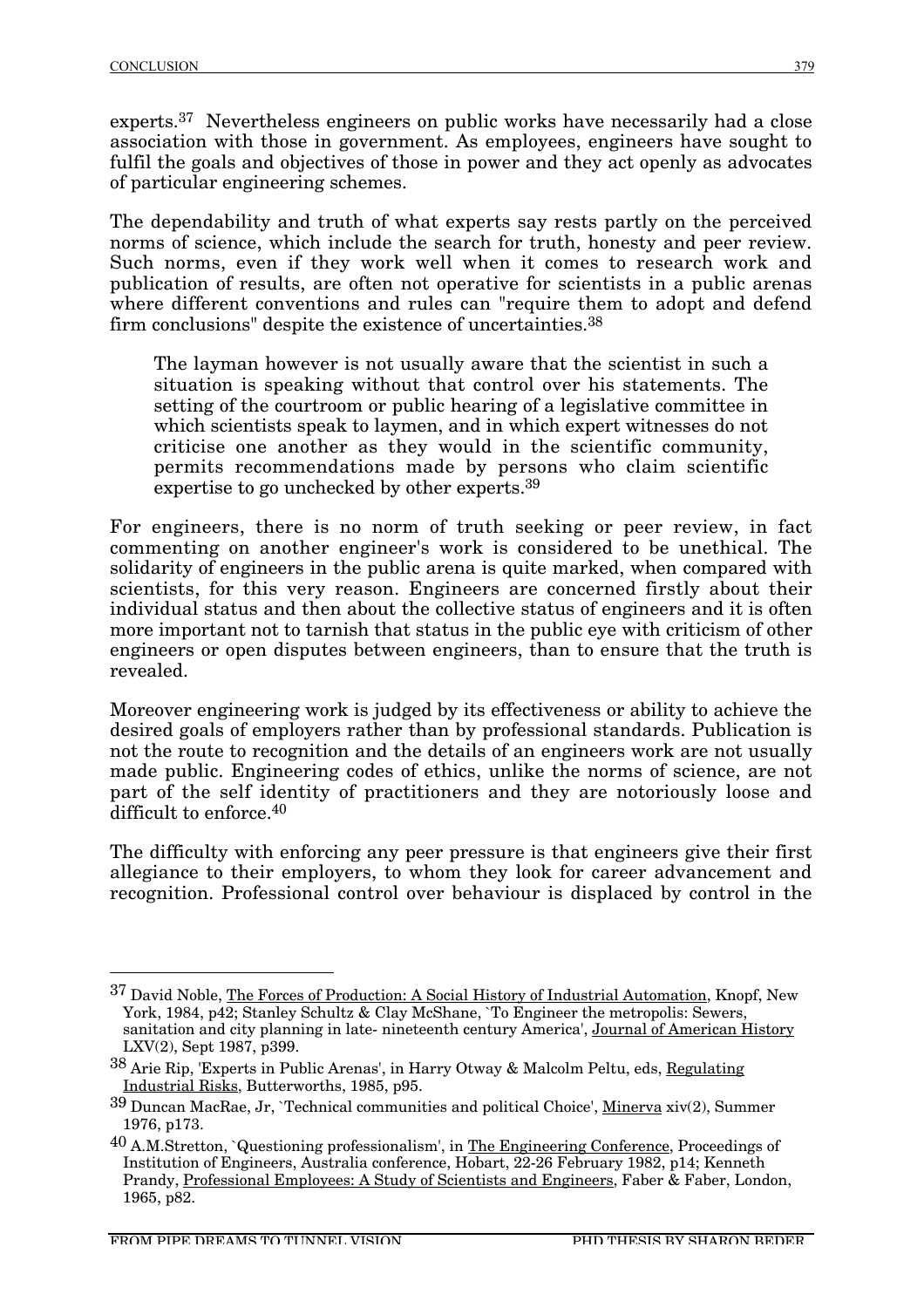workplace<sup>41</sup> and this involves quite a different set of behavioural rules, directed at achieving the goals and objectives of the employer rather than displaying objectivity and rationality.

A study of American engineers in the late 1960s found that

regardless of the extent of administrative duties, level of technical responsibility, and level of supervisory responsibility, engineers are most likely to select "immediate superiors" as the group whose judgement should count most in evaluating the professional performance of engineers.42

Preferences after immediate superiors went to fellow engineers, then consumers, then leaders of professional associations with community leaders in last position. The community therefore cannot expect to get objective, truthful nor nonpartisan advice from experts employed by private companies or public authorities. It has been observed

Where particular policy areas become intensely polarized, the "knowledge" drawn into the conflict is likely to mirror the contending positions in the conflict rather than transcending the values at stake.43

Not only is expert advice likely to be biased because it is bought but also because the expert will have professional predispositions and biases and also their own personal political views, values and priorities which will be reflected in the advice given.44 Advisory committees or independent experts might be able to overcome the problem of individual personal biases and the problems of loyalty to a particular organisation but the professional biases of experts still predominate.

People used to working and thinking in a certain discipline, and who thus tend to see issues in the context of that discipline, inevitably base their advice on a certain set of implicit technological, social and political assumptions.45

It is not surprising that on the occasions when the NSW government have called in independent engineers to assess decisions, be they the Sewage and Health Board engineers' decisions or the Water Board engineers' decisions, they have been supportive of the positions taken by the partisan engineers since the choices dictated by an engineering training are necessarily narrow and the economic constraints are universally applied. Similarly, a separate organisation such as the SPCC, set up to regulate the Board's activities, will have very few points of difference with the Board because of its similar reliance on engineering expertise.

 <sup>41</sup> William Rothstein, 'Engineers and the Functionalist Model of Professions' in Robert Perrucci & Joel Gerstl (eds), The Engineers and the Social System, John Wiley & Sons, 1969, p89; Edwin Layton Jr, The Revolt of the Engineers: Social Responsibility and the American Engineering Profession, Cape Western Reserve University, Cleveland and London, 1971; Prandy, Professional Employees, p123.

<sup>42</sup> Perrucci & Gerstl, Profession Without Community, p118.

<sup>43</sup> King & Melanson, `Knowledge and Politics', p93.

<sup>44</sup> Barnes, About Science, pp106-7.

<sup>45</sup> Primack & Von Hippel, Advice and Dissent, p121.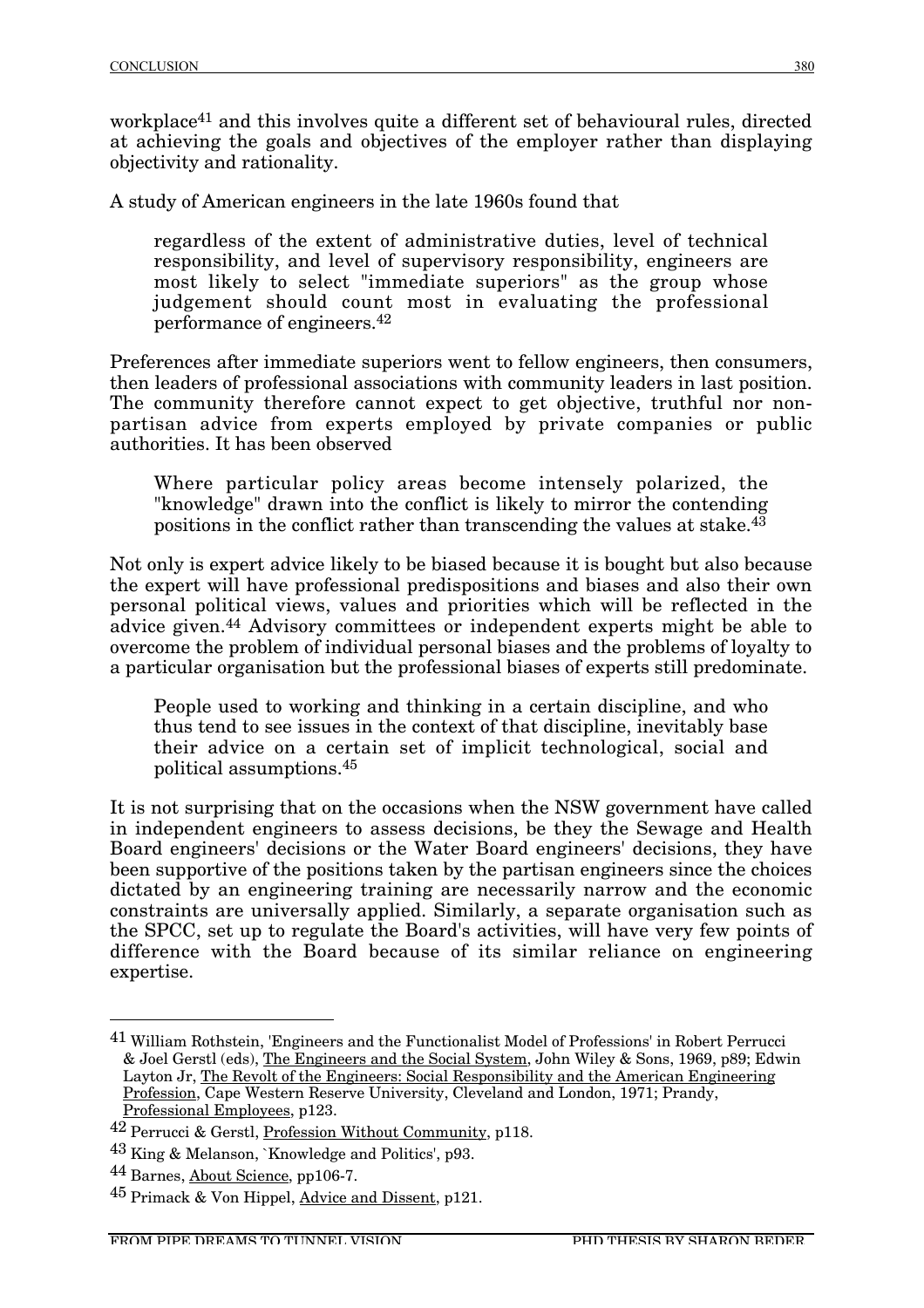Advisory committees are often set up to reflect appropriate biases by careful selection of members. The setting up of the Clean Waters Advisory Committee is one example which promoted lively parliamentary debate over the extent of government department and industrial representation. Token representation of unions and environmentalists does not provide any real say to these groups and the appointment of these representatives can further subvert the voice of potentially threatening groups. For example the first conservation representative of the SPCC also happened to be on the Board of ICI and was disowned by the environment movement.

A further bias in the setting up of advisory committees can occur because of the avoidance of any experts who have taken a strong public stand on an issue. This also can result in a bias towards the status quo since experts who have never taken a public stand will generally be those who agree with the status quo or who are too frightened to speak out against it.<sup>46</sup>

Government decisions are often defined as technical decisions and the issues at stake also as primarily technical. This is more comfortable for the policy makers.47 In this way, the decision appears to be subject to objective criteria that can be evaluated by the experts using economic and scientific models, calculations and statistics.48 Difficult issues such as conflicting interests do not have to be resolved and the alternatives can be compared solely on the basis of cost and effectiveness in solving the immediate problem.49 It has also been argued that by focussing increasingly on technical issues "we are diverted from more significant and fundamental issues and even start to lose our capacity to deal with them." 50 Expertise in ethics, morals and values is not recognised and these aspects of life are considered to be a matter of opinion.<sup>51</sup>

Moreover, people have in the past treated technological change as inevitable and irresistible to a far greater extent than any other sort of change.<sup>52</sup> especially since technological change has been synonymous with progress. Certainly, Sydney's first sewers were greeted as a step towards greater civilisation and in rural towns all over Australia, people without sewerage systems regard their septic tanks as backward and primitive.

Defining a problem as technical also conveniently hides the political choice and priorities involved and reduces the arguments to arguments over technical details.53 Those who control "certified expertise" hope that by defining the issue as non-political they can avoid being embroiled in a public debate.<sup>54</sup> Proposals

 $46$  ibid., p121.

<sup>47</sup> Dorothy Nelkin, `The political impact of technical expertise', Social Studies of Science 5, 1975, p36.

<sup>48</sup> Dorothy Nelkin (ed), Controversy: Politics of Technical Decisions, Sage Publications, 1984, p18.

<sup>49</sup> Nelkin, `The political impact of technical expertise', p36.

<sup>50</sup> Barnes, About Science, p101.

 $51$  ibid.

<sup>52</sup> James Carroll, `Participatory technology', Science 171, 19 February 1971, p648.

<sup>53</sup> Harvey Brooks, `Scientific concepts and cultural change', Daedalus 94(1), Winter 1965, p68.

<sup>&</sup>lt;sup>54</sup> Brian Martin, 'Analyzing the Fluoridation Controversy: Resources and Structures', Social Studies of Science 18, 1988, p337.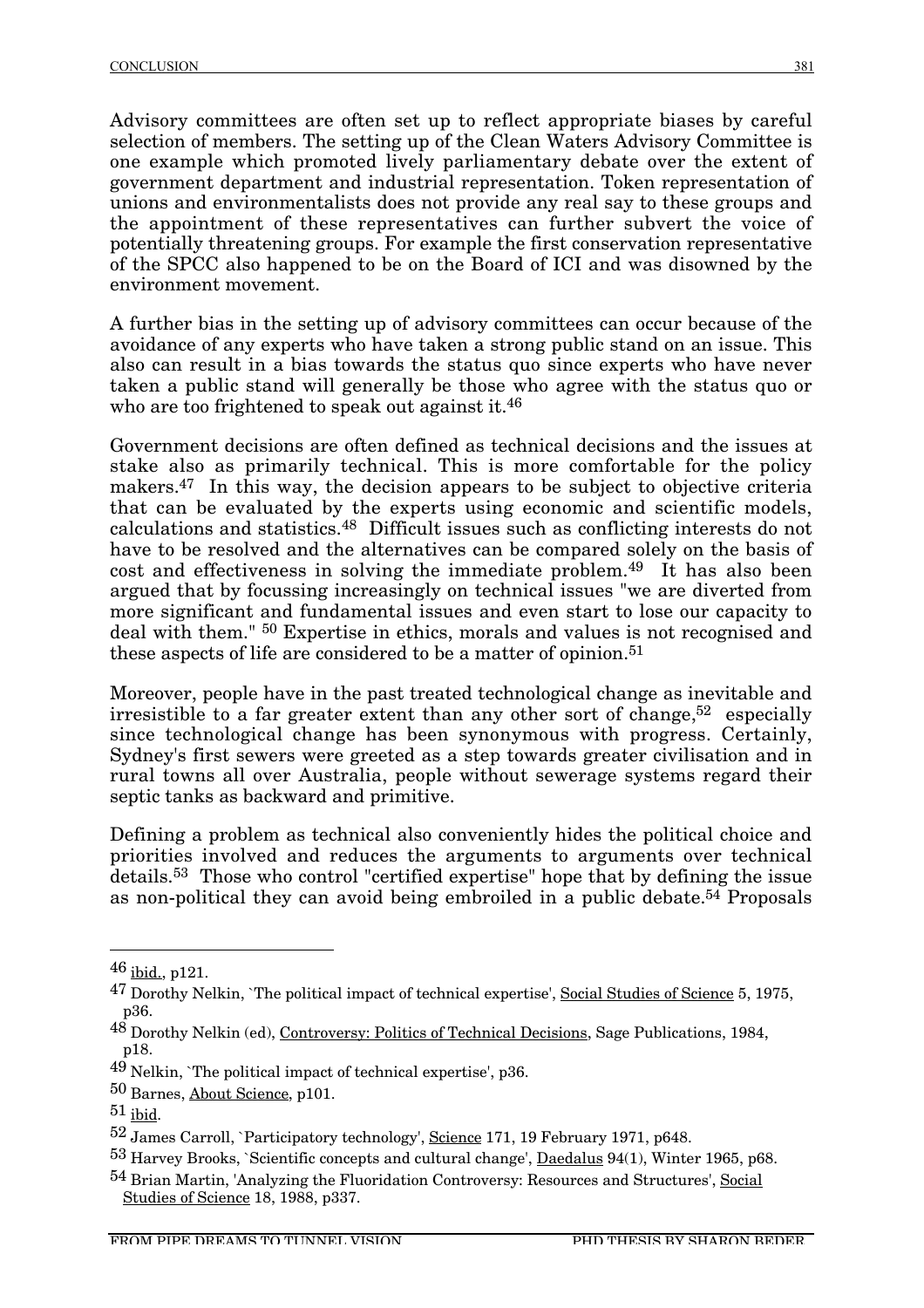can be "thrust upon the public as if they were noncontroversial technical decisions" and without policy makers appearing to be arrogant or undemocratic in doing so without open debate.55 The justification of major policy decisions in terms of "some purportedly objective knowledge" is seen to be necessary in representative systems.56 Unspoken objectives such as maximising economic growth and priorities afforded to industrial concerns do not become explicit. Opposition can then be labelled emotional or politically biased, ignorant or irrational.57

In this way the debate over sewage reuse can be contained by arguments over the economic value of sewage as fertiliser or water and the philosophical debate over use of resources and sustainability can be avoided. The use of the sewers for trade waste can be discussed in terms of what concentrations of which chemicals the sewerage system can cope with and thereby the debate over the provision of cheap disposal facilities to industry can be by-passed.

It is not to be assumed that experts are fooled by the pretensions that a problem is totally technical. Most engineers are fully aware of the political dimensions of the decisions they make and the advice they give but they cannot make those political dimensions obvious for fear of undermining the faith others have in expertise.58 They must appear to be apolitical for after all they are not elected and it is their perceived neutrality which allows them to have power.

a principle function of the apolitical definition of the policy expert's role is the exact opposite of the definition: it provides access to social power without political election.59

Decision-makers can make use of the esteem given to expert knowledge and the status given to science in order to justify, legitimise and gain acceptance for their decisions and to give the impression that their decisions have a sound and certain basis.60 This does not mean that the technical considerations were foremost in making the decision. Rather "specialised knowledge merely becomes another weapon in the decision-maker's political arsenal"61.

By keeping issues confined to technical discussion, not only do policy makers avoid making their objectives and priorities explicit but they ensure that any argument is confined to an arena in which experts have authority. If it is admitted that a decision has social and political dimensions then it is much more difficult to maintain that only scientists and technologists should discuss and influence it.62 In this way policy makers are able to use expert judgement to

58 Guy Benveniste, The Politics of Expertise, Croom Helm, London, 1972, p62.

 <sup>55</sup> Dorothy Nelkin & Michael Pollack, `The politics of participation and the nuclear debate in Sweden, the Netherlands, and Austria', <u>Public Policy</u> 25(3), Summer 1977, p355; Martin, 'Analyzing the Fluoridation Controversy', p337.

<sup>56</sup> Randall Albury, The Politics of Objectivity, Deakin University Press, 1983, pp6-7.

<sup>57</sup> Dorothy Nelkin, `Scientists in an environmental controversy', Science Studies 1, 1971, p254.

<sup>59</sup> ibid., p65

<sup>60</sup> Rip, 'Experts in Public Arenas', p96; King & Melanson, `Knowledge and Politics', pp88-9

<sup>61</sup> King & Melanson, `Knowledge and Politics', p100.

<sup>62</sup> Sklair, `Science, technology and democracy', p174.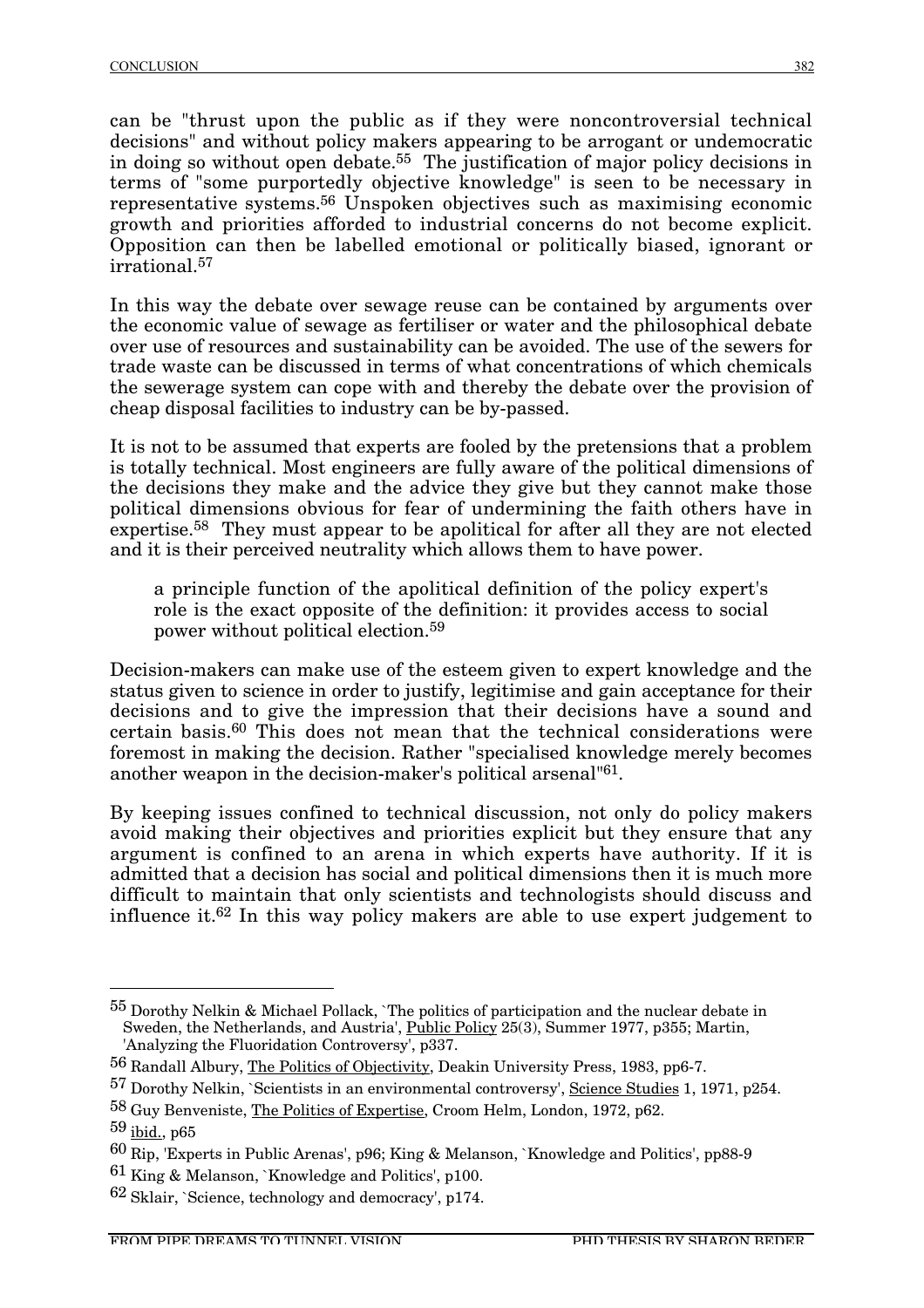justify their decisions and in any dispute they have an advantage because of their superior access to experts and technical information.

Organisations are able to consolidate a monopolistic position by either acquiring widespread external professional consensus on their proposals or by "creating a large integrated research team whose advice cannot easily be dismissed".63 The Water Board acquires widespread external professional concensus by using consultants with a good reputation who are unlikely to be questioned by fellow engineers. The use of people with international reputations in the field of submarine ocean outfalls to support the Sydney Water Board proposal has made it virtually impossible for other engineers with lesser reputations or reputations in other areas to credibly question the proposal and they are unlikely to do so, whilst adhering to the whole concept of specialist expertise.

Public access to debate is further limited by the use of specialist jargon and making reports overbearingly and unnecessarily technical and esoteric.<sup>64</sup> Popularisers of scientific and technological fields inevitably meet with displeasure and have low status within expert communities because they are opening up fields which the experts would prefer to be incomprehensible to the public.

By hiring their own experts opponents can either question the evidence put forward by government experts or point to evidence that has been ignored. Debate, however, tends to remain focussed on technical issues rather than the conflicts over values and priorities which are really at the heart of any disagreement.

Thus power hinges on the ability to manipulate knowledge, to challenge the evidence presented to support particular policies, and technical expertise becomes a resource exploited by all parties to justify their political and economic views.65

When the Sanitary Reform League was formed in 1880 to oppose water carriage and ocean discharge of sewage it utilised expertise in the form of written papers and texts, mainly from overseas sources. The members were thus able to inform themselves and use the authority of selected experts to counter the experts quoted and retained by the government. This was easier before engineers took over the field and formed their consensus. Since the formation of a sewerage treatment paradigm it is difficult to find alternative experts in the field.

Occasionally engineers have anonymously voiced their doubts about a particular sewerage proposal but any public expert opposition, and it has been rare, has come from outsiders. Most recently, public expert opposition to the extended ocean outfalls has come from a retired engineer, Bob Brain, who felt he was badly treated by his previous employer but nonetheless had much confidence in his competence in the area in question,Tom Mullins, a marine chemist with the NSW Institute of Technology, and most recently John Easey, a scientist with the Australian Nuclear Science and Technology Organisation. Stop the Ocean

 <sup>63</sup> Benveniste, The Politics of Expertise, p126.

<sup>64</sup> Sklair, `Science, technology and democracy', p173

<sup>65</sup> Nelkin, Controversy, p17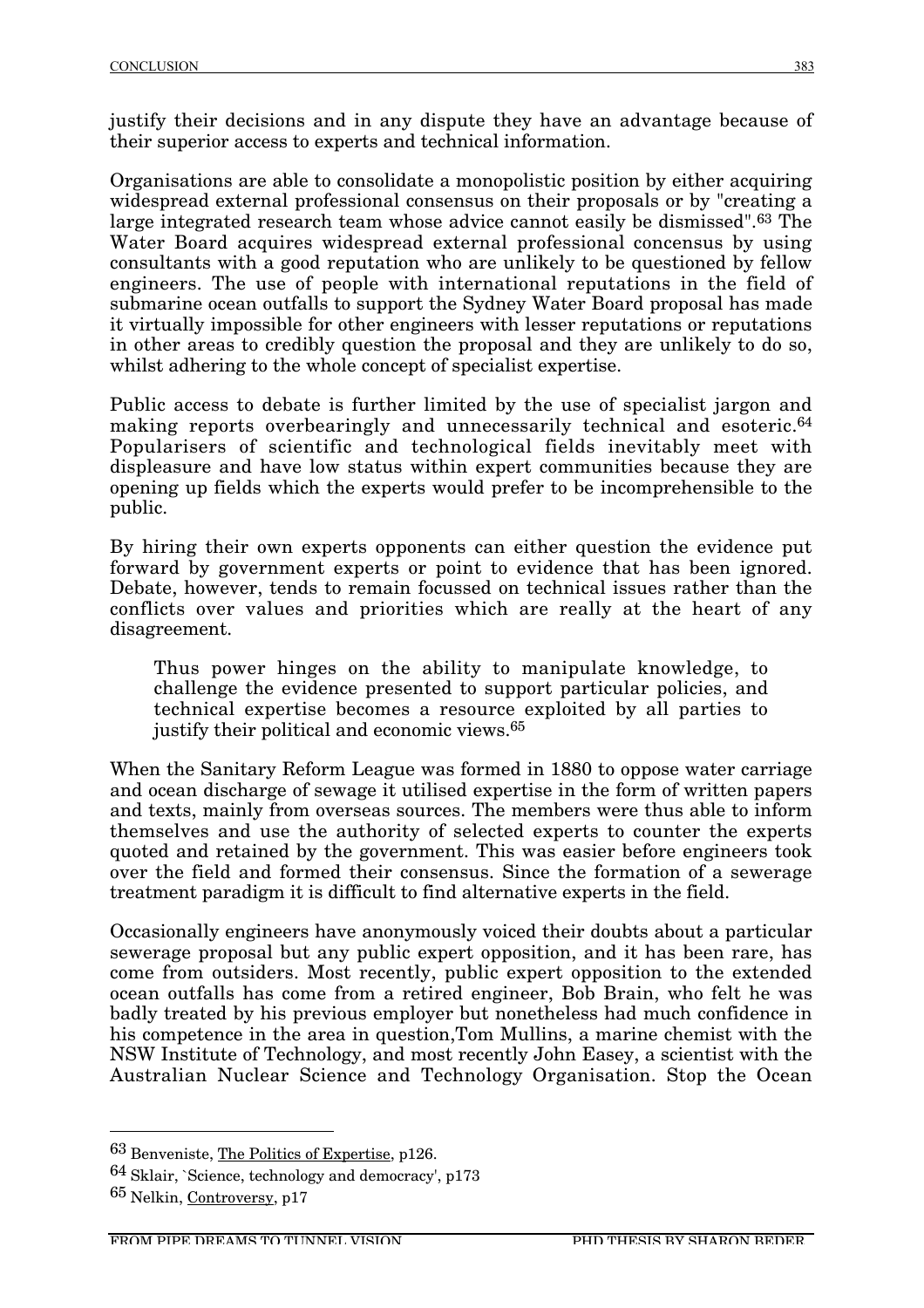Pollution, the main opposition group to the extended outfalls, has mainly had to draw on expert opinion from written sources, especially overseas sources. Even so they have had difficulty in acquiring the credibility that is accorded to those with qualifications.

The formation of the paradigm has ensured that engineers have become the 'endorsed' group when it comes to sewerage technology. Brian Martin has pointed out that extent of official endorsement a group has will effect their strategy in a controversy. The 'endorsed' group relies on their authority, preferring to avoid or deny any scientific disputes, whereas challenging groups uses the existence of any scientific disagreement to argue for an examination of the evidence.66 In the sewage treatment debate, the Sydney Water Board has presented knowledge claims about health risks of swimming in polluted water, for example, as uncontroversial whereas opponents such as STOP have highlighted the debate between scientists over the issue and called for epidemiological studies to be carried out in Sydney.

It is useful for policy makers to have controversial decisions legitimised by prestigious experts. In NSW in the nineteenth century when a proposal to put the sewage out at Ben Buckler Point, Bondi, was met with public opposition, an eminent English engineer, W.Clark, was called in to supply expertise and authority to support the proposal, which was opposed because of fears that the outfall would pollute nearby beaches. Clark reported, after very rudimentary experiments, that the point of discharge at Bondi was well chosen and nuisance would not arise<sup>67</sup> but it is clear that the specialised skill and experience of such an eminent engineer were wasted on such an exercise which could have been performed more competently by a local fisherman. Moreover, Clark relied for his conclusions on the evidence of one float thrown overboard and deliberately ignored the possibility of sewage being driven into the Bondi Bay even though this was an important factor in rejecting an alternative proposal.

Legitimation may merely involve invoking an authority as a substitute for evidence68 or informing the public that the policy maker has consulted eminent experts, even if in fact the experts did not whole-heartedly support the proposal but reported confidentially so no one knows the difference. In the face of public controversy and internal questioning of the 1976 Caldwell Connell report, overseas experts were called in to give the prestigious expert support that would allow the proposal to go ahead. These experts spent less that a week in Sydney and had to give their support with some reservations based on the data supplied to them by the proponents of the scheme. Instances have been reported where officials have selectively published expert reports, have summarised expert reports in a misleading way, have lied about expert reports, have suppressed information available only to them or have manipulated their advisers to ensure a favourable report.69 The Water Board used Brooks and Harremoes in a way that caused the Board severe embarrassment when the reservations expressed by the experts were later made public.

 <sup>66</sup> Martin, 'Analyzing the Fluoridation Controversy', p336.

<sup>67</sup> W. Clark, Report to the Government of NSW on the Drainage of the City of Sydney and Suburbs, 1877, pp13-14.

<sup>68</sup> Primack & von Hippel, Advice and Dissent, p72

<sup>69</sup> ibid., pp34-5.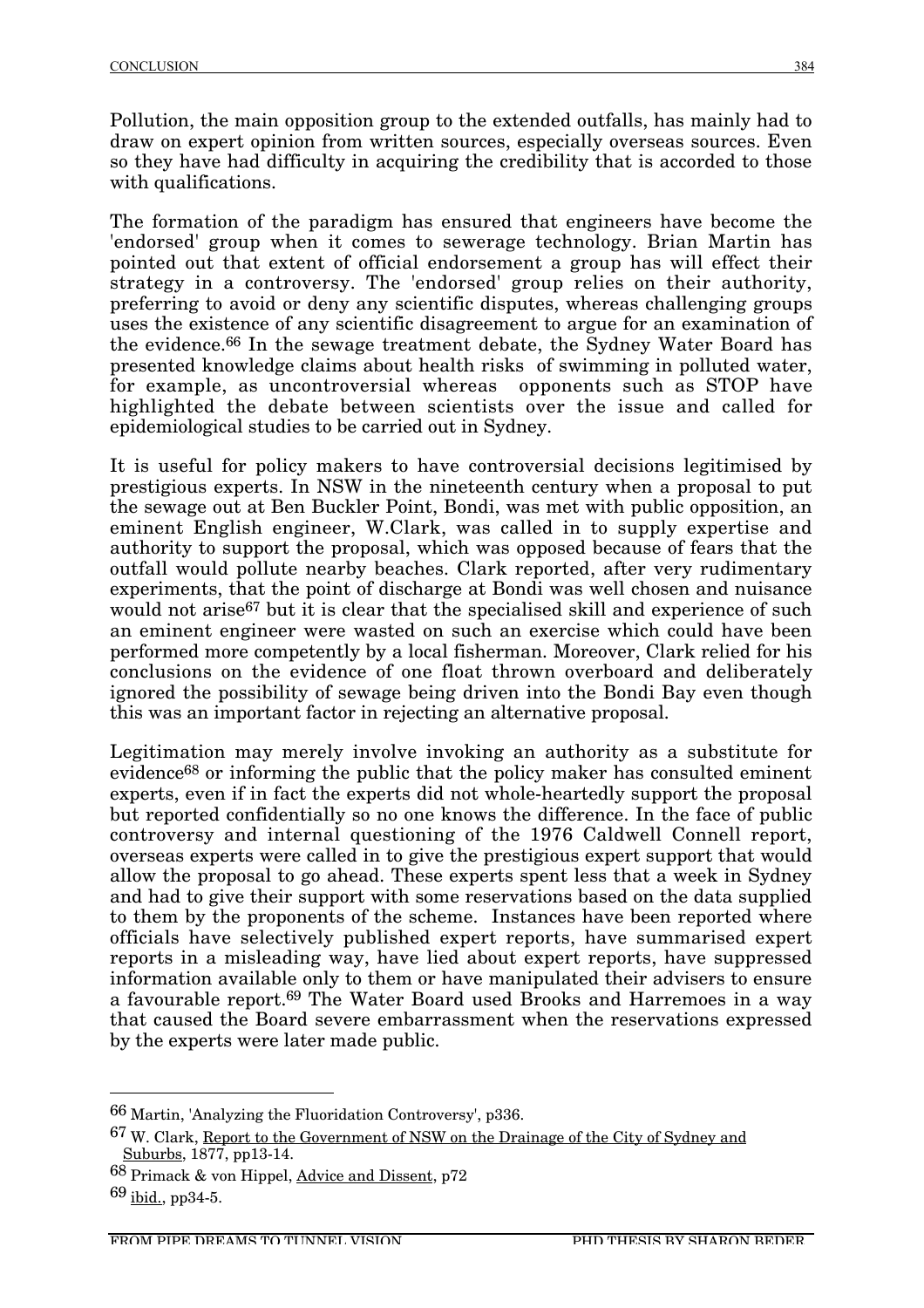As media attention has focussed on beach pollution and the new submarine outfalls the Board has claimed that all stages of the project have been reviewed by an overseeing panel of leading international scientists and engineers.70 This overseeing panel has never been mentioned before and one can only suppose that they were referring to their own consultants, Caldwell Connell.71 Most recently the NSW government announced a inquiry into submarine outfalls to be undertaken by international experts.72 The tender advertisement invites inquiries from experts in sewage treatment and diposal technology.73 This is clearly a move designed to calm public agitation over beach pollution and the performance of the new ocean outfalls by calling in the technical experts although the issues are clearly wider than can be dealt with adequately by specialists subscribing to the sewerage treatment paradigm.

Expertise is not equally available to all those who might wish to use it to support their case and it thus becomes an "instrument of power and privilege".74 Modern environmentalists often hire their own experts these days but government authorities are always able to hire more experts, more prestigious experts and to limit information about the proposed project to the opposition. Experts, especially engineers, have been reluctant to speak on behalf of government opponents, not only because it would mean opposing other engineers and breaking solidarity but also because, in Australia, such a large proportion of engineers are dependent on the government for either direct employment, consultant work or grants. It is just not worth it to an engineer to jeopardise his/her future in this way.

Those in power not only have better access to the experts but also to information. Organisations can limit outside interference by resorting to secrecy or by not allowing the public enough time to study the huge amount of research data that it has come up with before the decision is made.75 Secrecy is certainly used by Sydney authorities to limit information available to potential opponents. Without key information opponents can be fairly effectively disabled. The Board's engineers themselves may have some knowledge through education but, more importantly, they have access to the information they obtain and generate in the course of their job. Engineers, by exchanging such information informally with other engineers in other parts of the public service, are able to form an "informal professional network of information exchange" as a "defence against emerging pressure groups with few resources". It becomes a simple matter to expose such groups as poorly informed.76

In the absence of Freedom of Information legislation in NSW the public authorities such as the Water Board and the State Pollution Control Commission are able to limit the amount of information that they make available to the public and also to keep internal reports, memos and debates confidential. Moreover there are clauses built into various NSW government acts, including

 <sup>70</sup> Sydney Morning Herald, 16th January 1989.

<sup>71</sup> Sydney Morning Herald, 28th January 1989.

<sup>72</sup> Sydney Morning Herald, 2nd February 1989.

<sup>73</sup> Sydney Morning Herald, 8th February 1989.

<sup>74</sup> King & Melanson, `Knowledge and Politics', p100

<sup>75</sup> Benveniste, The Politics of Expertise, p128.

<sup>76</sup> ibid., pp123,130.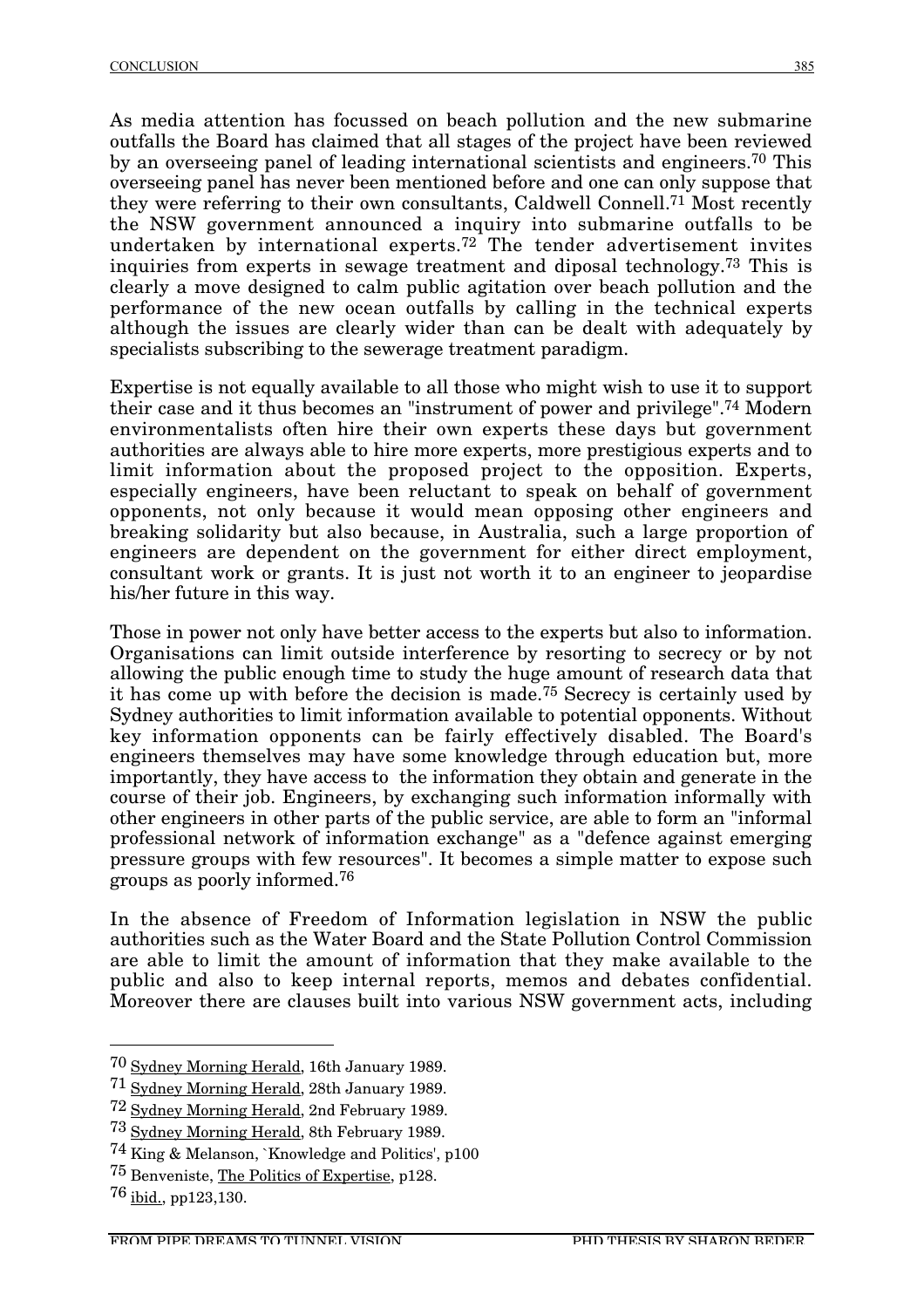the Clean Waters Act,<sup>77</sup> that provide for financial penalties to any person disclosing information obtained by them in connection with their duties in administering and executing the act.

This secrecy enables government authorities to have a better command of the facts and to appear far more knowledgeable to the public but also helps them to suppress embarrassing information and hide internal differences of opinion. It has been suggested that such confidentiality is necessary to protect those experts from outside pressure or retaliation, ensure that internal discussions are frank and open and keep commercial trade secrets or matters of personal privacy from public view.78 It does seem, however, that the greatest pressure on experts comes from within the organisation for which they work.

Whilst confidentiality is maintained it is therefore fairly easy to create the image that policy decisions and technological proposals are the direct result of an objective analysis of the facts provided by the experts79 and any disagreement between the experts is kept hidden from the public. Moreover the policy maker remains free not to accept the experts' advice if that advice is not made publicly.80

Often a decision about a proposal will precede the detailed investigations, feasibility studies and environmental impact statements which are supposed to be enquiring into that proposal and engineers may be required to prepare a case in favour of a particular project or to argue that it is safe and environmentally sound.81

It is common for heads of organisations and their advisers to accept that their task is to authenticate or justify the policies previously chosen and to deny the validity of the arguments introduced in support of the alternative recommendations made by others. *82*

This requires that investigations be selective and damaging evidence be suppressed.83 Technical advice can be slanted by using different criteria for collecting data and interpretations. Studies based on diverse premises require different sampling techniques.<sup>84</sup> Detailed studies can be done into areas where the advisers are confident no harmful impacts will be found whilst areas where major problems are likely can be glossed over. The distortions inherent in the resulting large volumes of data will not be visible to those who do not have the time, skill or inclination to examine the reports in detail.

When each of the Sydney ocean outfalls was decided upon the investigations done were careful to prove that the sewage would not return to shore. A million dollars was spent on a feasibility study that took five years to complete. The

 <sup>77</sup> Clean Waters Act, 1970, Section 30.

<sup>78</sup> Primack & von Hippel, Advice and Dissent, p112.

 $79$  ibid., p112.

<sup>80</sup> ibid., p33.

<sup>81</sup> Barnes, About Science, p108.

<sup>82</sup> Duncan MacRae Jr, `Technical communities and political Choice', p177.

<sup>83</sup> ibid., p177.

<sup>84</sup> Nelkin, `The political impact of technical expertise', p45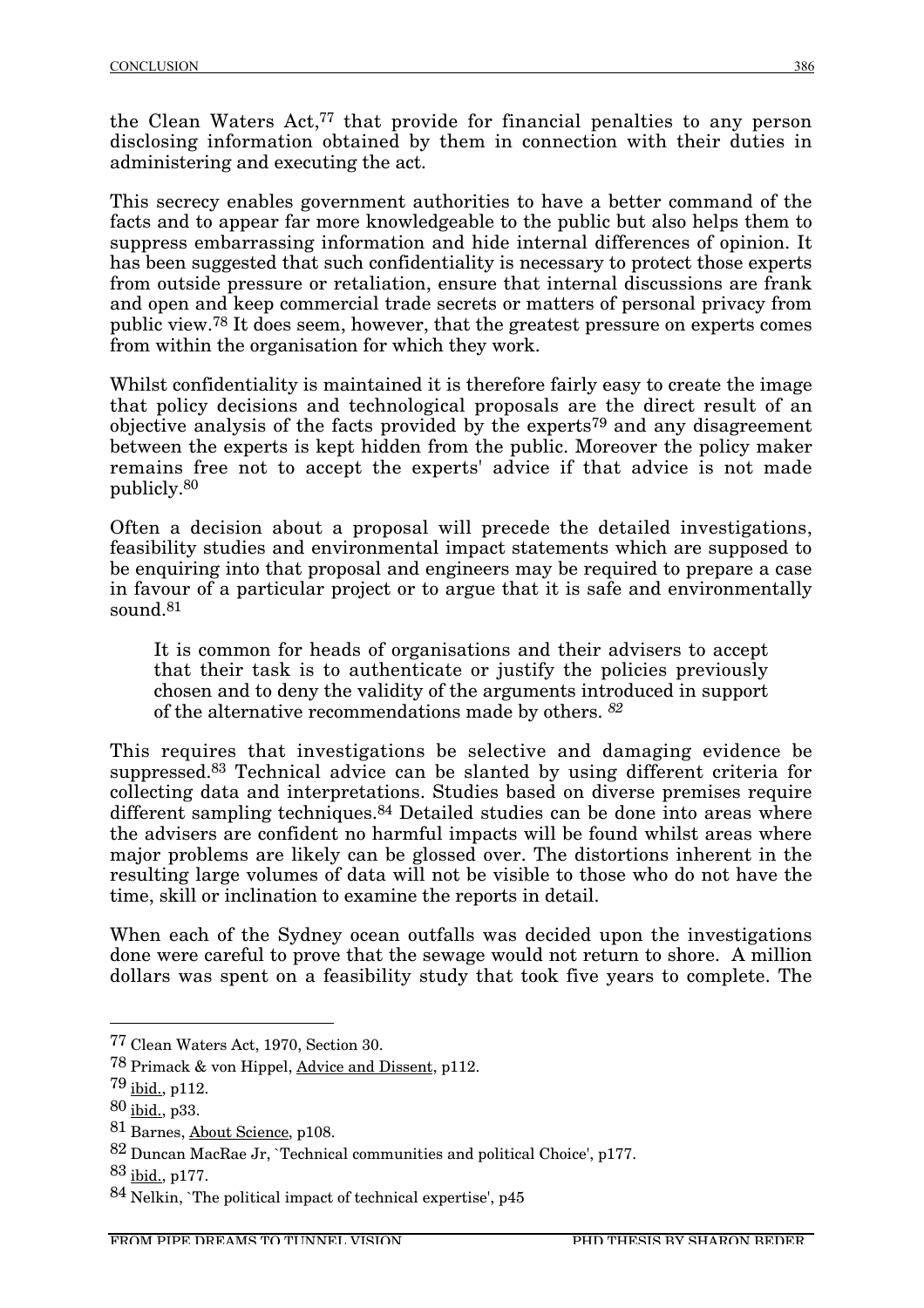resulting volume was proclaimed as "one of the most intensive oceanographic and marine biology studies ever undertaken in Australia".85 Tides and major currents were studied meticulously whilst winds were all but ignored. Floats were carefully kept submerged so as not to be influenced by the wind. This was all despite the knowledge, available in engineering texts at the time, that sewage would float and that surface currents were determined by wind direction. The direction of deeper currents was studied but not what happened to those currents as they approached the surf zone.

The impact of toxic sediments on the marine food chain was given almost no serious investigation apart from having a diver looking around some distance from the existing shoreline outfall, a few jump camera observations and a very small sample of fish being tested, the results of which do not inspire confidence. No efforts were made to find out the eventual fate of sewage sludge discharged into the ocean. Similarly the die-off of faecal coliforms was studies meticulously but viruses and pathogenic bacteria were ignored.

The State Pollution Control Commission made a policy decision in favour of submarine ocean outfalls prior to receiving the environmental impact statements for comment. They passed them on to one of their experts, Bob Brain, an engineer. When, instead of giving them the nod, he raised serious objections to the whole study and raised significant doubts about the performance predictions for the outfalls the SPCC ended up exerting considerable pressure on Brain to withdraw his objections and in the end he was put on to other work. Brain's objections were not made public and his reports were not available to myself as a researcher. It is only since Brain has retired that he has made some of his objections public and has agreed to talk about his experience in the SPCC.

The ideology that leads engineers to be contemptuous of public participation in decision making, the lack of access that the public have to expertise and the use, by the government and public authorities, of expertise to legitimate policy decisions all lead to a less than honest and open approach when it comes to dealing with the public.

## **PUBLIC DECISION MAKING AND THE QUESTION OF ITS BENEFITS**

The degree to which public decisions draw upon expertise and the imbalance of access to that expertise has caused several writers to raise questions about the extent to which democracy is viable in a society dependent on experts, given that experts are not usually directly accountable to electorates.<sup>86</sup>

The power afforded to those who control technical information can threaten democratic principles, reducing public control over many public policy choices.87

 <sup>85</sup> Caldwell Connell, Sydney Submarine Outfall Studies, M.W.S.&D.B., 1976, letter at front.

<sup>86</sup> Nelkin & Pollack,`The politics of participation and the nuclear debate in Sweden, the Netherlands, and Austria', p334; MacRae, `Technical communities and political Choice', p169; Carroll, `Participatory technology', p652.

<sup>87</sup> Nelkin, Controversy, p14.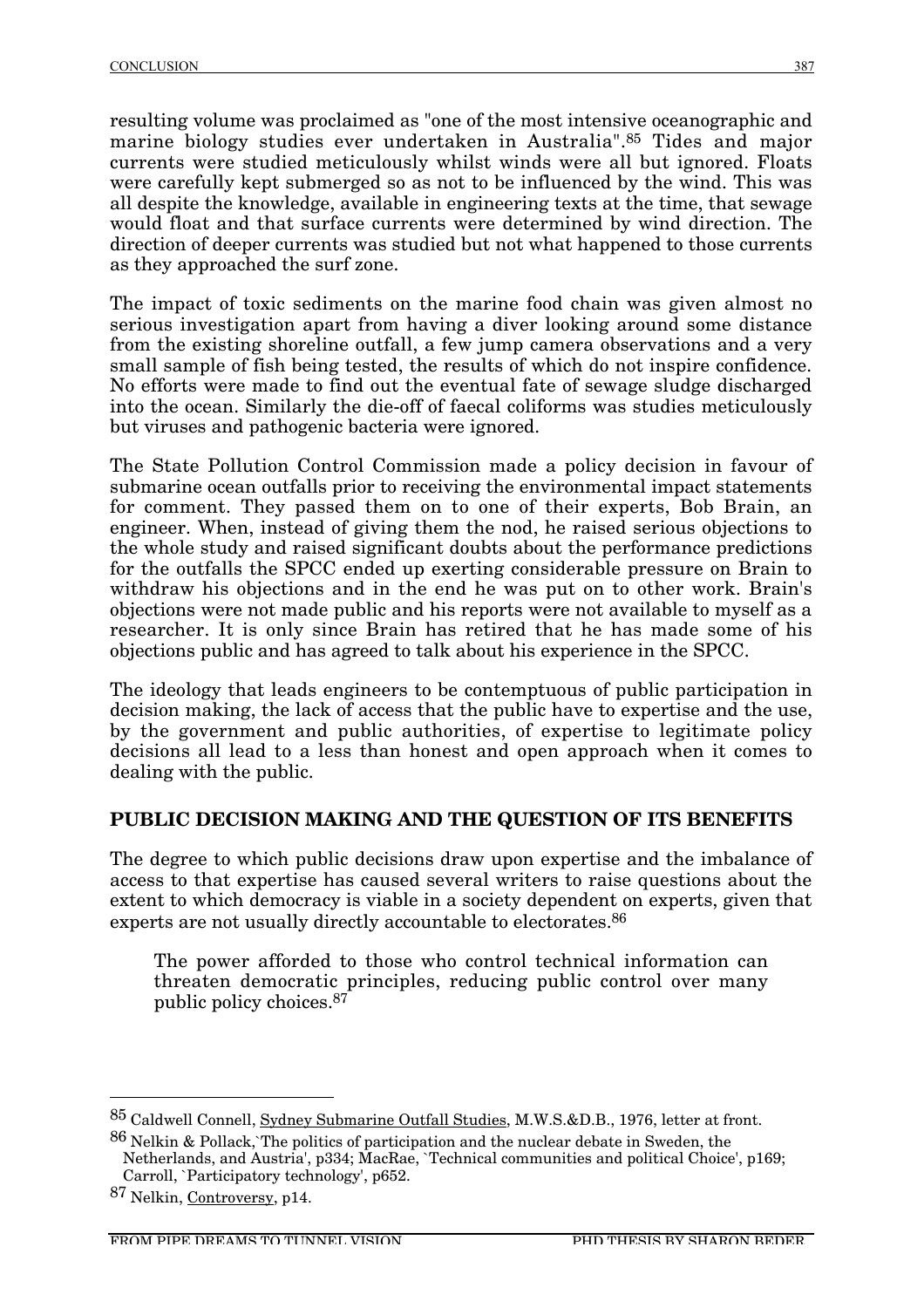There are three ways in which decisions made by bureaucratic organisations employing experts can be influenced by the public; through accountability, representation and participation. Accountability is the usual way and implies that the organisation's policies and actions are open to public scrutiny and regulatory investigation. This form of control is quite indirect and weak and totally dependent on the degree of secrecy practiced by the bureaucracy.88

Accountability can be reinforced by regulatory agencies which are supposed to monitor the activities of the organisation, be it public or private, and ensure that it abides by existing legislation and standards in its operations.

One problem is that these agencies can take on a life of their own they do not necessarily reflect the interests of the citizens. And once again the citizen is reduced to a state of helpless dependence on 'experts'.89

Representation, whereby citizens are able to elect representatives to make decisions on their behalf, is a more powerful form of control in that such representatives can be voted out periodically if they do not perform well. But such control does not extend to experts and officials appointed rather than elected to serve the public interest. Such appointees may be responsible to an elected representative but control is far less direct.90

Representation has been the chief mechanism for democratic control of sewerage authorities in Sydney but there has also been a tendency to try and remove these authorities from direct democratic control. The history of sewerage development in Sydney typifies the attitude that public authorities and the engineers employed by them should be able to make decisions without interference from the public. Public protests were viewed with annoyance and concessions to popular demands made reluctantly. The Sydney and Suburban Sewage and Health Board discussions were not open to the public nor did they elicit public opinion. The Sewage and Health Board in fact recommended that a permanent and independent central body be established to administer sewerage matters which had tenured members who would not be directly subject to popular control. It was feared that any body which feared unpopularity would not apply sanitary laws stringently.91

Between 1888 and 1924 the Public Works Department constructed new sewerage schemes and the Water Board maintained and operated them, doing some ongoing augmentation work. The parliamentary standing committee on public works which approved these schemes held inquiries to which members of the public, especially representatives such as local council aldermen, were invited to give evidence. These parliamentary committees were made up of members of parliament rather than appointed experts and although they gave more weight to expert evidence, they were also sensitive to the opinion of voters in these

 <sup>88</sup> David Elliot & Ruth Elliot, `Social control of technology' in Godfrey Boyle, David Elliot & Robin Roy, The Politics of Technology, Longman & Open University Press, 1977, pp20-21.

<sup>89</sup> ibid., p21.

<sup>90</sup> ibid., pp21-22.

<sup>&</sup>lt;sup>91</sup> The Sydney City and Suburban Sewage and Health Board, Eleventh Progress Report, 1876, p4 and Twelfth and Final Report, 1877, p8.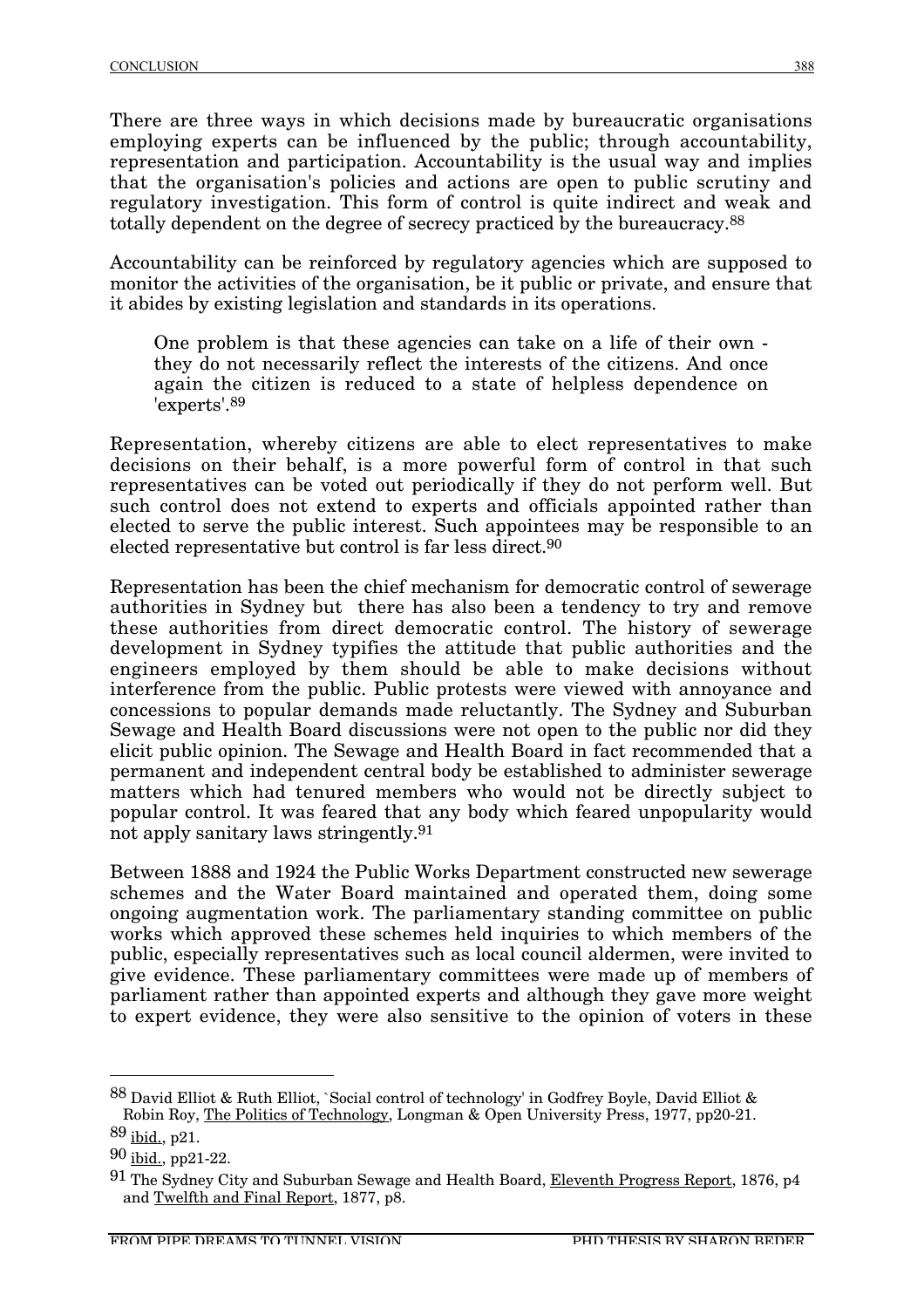matters. During this period some proposed sewerage schemes were actually stopped because of local community opposition.

When the Board became totally responsible for sewerage schemes in 1924, the public hearings ceased and the opportunity for local residents to have a say became limited to lobbying in the form of letter writing and deputations to the Board, as well as going to the media. The Water Board was an organisation whose higher strata were almost all engineers and the Board, which had representatives from various regional areas, had the power to authorise sewerage proposals but this was usually a financial consideration and they usually bowed to the expertise of the engineers when it came to which technology should be used. In this way the choice of technology became an internal matter for the engineers to decide without interference from the public who only objected when an already installed technology gave rise to a nuisance.

When the public complained in this way, the nuisance was routinely denied, blamed on other sources or shrugged off as only happened infrequently. Proposals that were unpopular because of a fear that a nuisance would be created, often only affected a local area (with perhaps one representative on the Board) and the other members of the Board could be relied on to push it through, whilst the public was reassured and 'educated'. Treatment was kept to a minimum whilst representatives of beachside suburbs remained a minority on the Board.

Being a semi-autonomous public authority the Board was not directly responsible to the parliament and, because of its make up, was far less responsive to public opinion than a government department or municipal council. This autonomy enabled the Board to be fairly contemptuous of public complaints, either dismissing their validity out of hand or responding with the arrogance of one beyond reach or accountability. In 1929 when the media spread the scandal of polluted beaches across their pages, the Board responded that it would do nothing and that nothing needed to be done. Even the Eastern suburbs representative on the Board denied the pollution on the beaches, probably because he realised that nothing was going to be achieved by complaints and local businesses resented bad publicity.

It is ironic, in fact, that the Board was created as a statutory body to remove it from direct public pressure so that it could carry out the unpopular work of sanitary reform and yet that very remoteness from public pressure meant that when environmental concerns became more popular, the Board could retain old fashioned attitudes toward the environment with relative impunity.The State Pollution Control Commission was established in 1972 and provided the opportunity for the Board's activities to be more closely regulated. In practice however, the liaison between the two organisations was very close with interchange of personnel and no real independent stance.

In 1983 the state government moved to bring the Board more closely within its control, making it directly responsible to the Minister for Resources and with a government appointed general manager. Local government representatives were not put on the Board as had happened prior to 1972 because it was argued that the benefits of having such representatives on the board could be met by encouraging community participation and the systematic canvassing of community opinion and the opinion of interest groups such as local government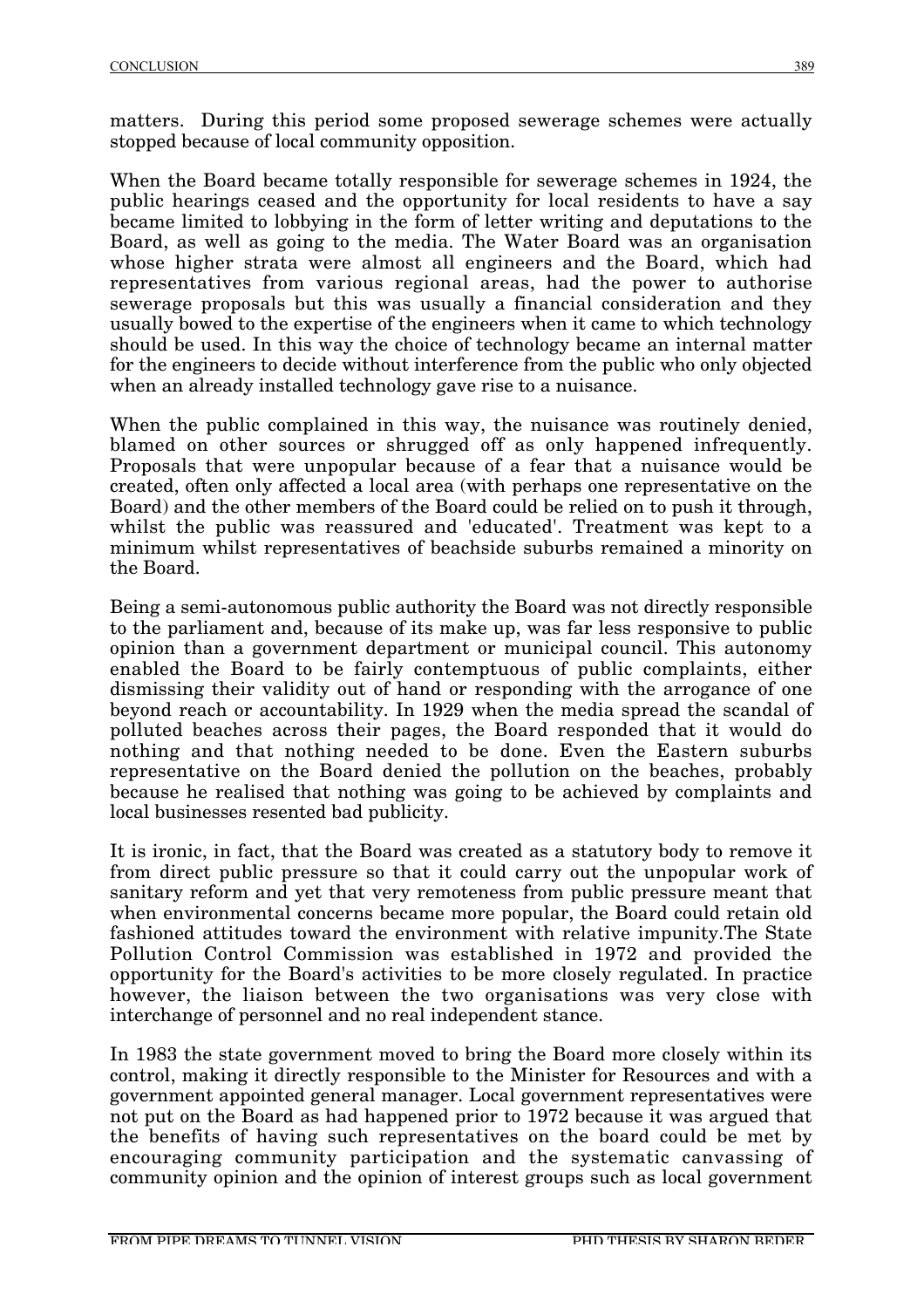to ensure their views were taken into account in decision making.92 But rather than consulting with the public, except where it was required to under the provisions of the Environmental Planning Legislation, the Board chose to deal with the public through massive public relations and propaganda campaigns. It was a policy of persuading the public that the experts knew best.

Those in favor of rapid applications of technological development often believe that opposition comes from the 'irrational worries' of 'poorly informed' people. To overcome this, many governments and large companies have launched information campaigns and tried to improve the dissemination of information, intending to counteract the appeal of arguments against certain technological developments and to enhance trust in official decisions.93

However, the presentation of such information, because it is designed to persuade, is often presented by public relations people in a way that can easily be perceived as mere propaganda.94

The Minister responsible for the Board and his/her government are susceptible to public pressure as elected representatives, but the State body represents a wide range of interests and many people who have no interest in Sydney's sewerage system or the cleanliness of Sydney beaches. In places where sewerage is under the control of local government authorities, local people have more say. In Wellington, New Zealand, for example, the Wellington City Council lost office because they intended to install a sewerage disposal system that citizens felt was not good enough.95

A State government is most unlikely to lose office over such an issue unless it can be made to assume wider importance, through its effect on NSW's tourist industry for example. Moreover, there seems to be a defacto bipartisan policy on sewerage treatment despite the rhetoric, given that both major parties have presided over the submarine ocean outfalls project which has been almost twenty years in the making. Voters therefore do not really have a ballot box choice on this issue.

Representative democracy has therefore not been effective in Sydney for allowing citizen's views to directly influence technological decisions to do with sewerage treatment and disposal, nor in other areas of public policy that impact on local environments. For this reason there have been calls for more direct participation in technological and development decisions. Mechanisms such as consultation on environmental impact statements, public enquiries and membership of community spokespeople on committees have all been used in Sydney to meet the public demand for greater participation.

Ann Richardson in her book on "Participation" differentiates three main arguments for advocating increased participation in government decision, firstly

 <sup>92</sup> Dr. R. McIver, Report of the Ministerial Task Force to Review Sydney Water Board, 31 August 1983, p47.

<sup>93</sup> Michael Pollack, 'Public Participation', in Otway & Peltu, Regulating Industrial Risks, p78. 94 ibid., p78.

 $95$  Interviews with Ian Lawrence, former Wellington Mayor & John Blincoe, new Councillor, Wellington City Council, Wellington, February 1988.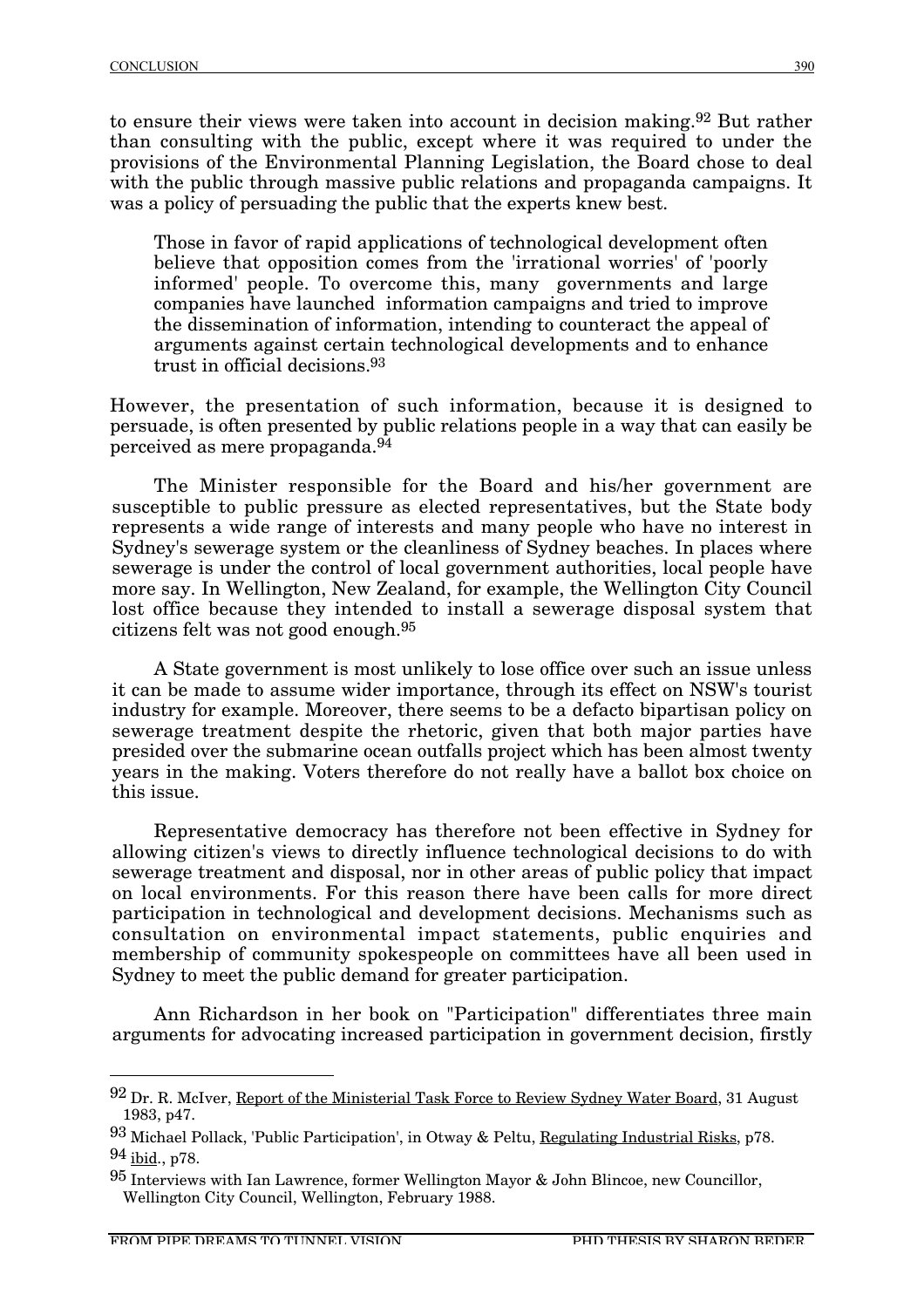that it is the fairest system of government, secondly that it is important to the well-being of participants and thirdly that it leads to better decisions. The first argument rests on the idea that those who will be affected by decisions should have a right to influence those decisions. She points out that it can also be argued that those who bear the costs of these decisions should have the sole right to determine them.96 In the case of public sector technology, the two arguments are not necessarily contradictory because there is considerable overlay between the people who pay for the technology through rates and taxes and the people who are affected by it. This is certainly the case with Sydney's sewerage system.

Another reason to improve participatory processes, as outlined by Richardson, is that they give dignity to those involved and affected, they help in the development of individual capability and awareness and help to create a well informed, responsive, involved citizenry. However the ability of participatory processes to achieve these ends may be questioned.97

Of more interest to this thesis is whether greater public participation would affect public sector engineering decisions and whether such effects would be desirable. There are two ways of looking at this. Firstly one could see increased participation as an aid to policy makers who would have more information about what services were required, the limits of public tolerance, and various other forms of feedback.98 At first, some governments believed public participation "would lead to a smoother acceptance of controversial technologies and to the restoration of confidence in official decision-making institutions."99 Certainly engineers, generally, do not seem to view participation to be beneficial. Rather they see it as being a time consuming, expensive and extremely difficult, if not impossible procedure. How do they know who represents community opinions, how do they survey everyone, what about the very different opinions that people hold?

Another way of viewing increased participation is in terms of the redistribution of power that would be effected.100 This is more likely to be the reason that engineers, and those who presently have power in public policy making dislike the idea; it infringes on their autonomy and threatens to reduce their power. Here it is assumed that there is some conflict of interest between those who are affected by a decision and those who make it. This may be disputed when policy makers are elected. In the case of Sydney's sewerage system however the interests of wider State electorate may well differ from the interests of Sydney beach users for example. Certainly, the priorities of sewerage engineers as a tight knit professional group that is well entrenched in a technological system and paradigm differ from the interests of beach users and environmentalists.

The claims by the Water Board that they are acting in the interests of the community have a very paternalistic ring to them when they will not make vital

 <sup>96</sup> Ann Richardson, Participation, Routledge & Kegan Paul, 1983, pp52-53.

<sup>97</sup> ibid., pp54-60.

<sup>98</sup> ibid., p61.

<sup>99</sup> Pollack, 'Public Participation', p77.

<sup>100</sup> Richardson, Participation, p63.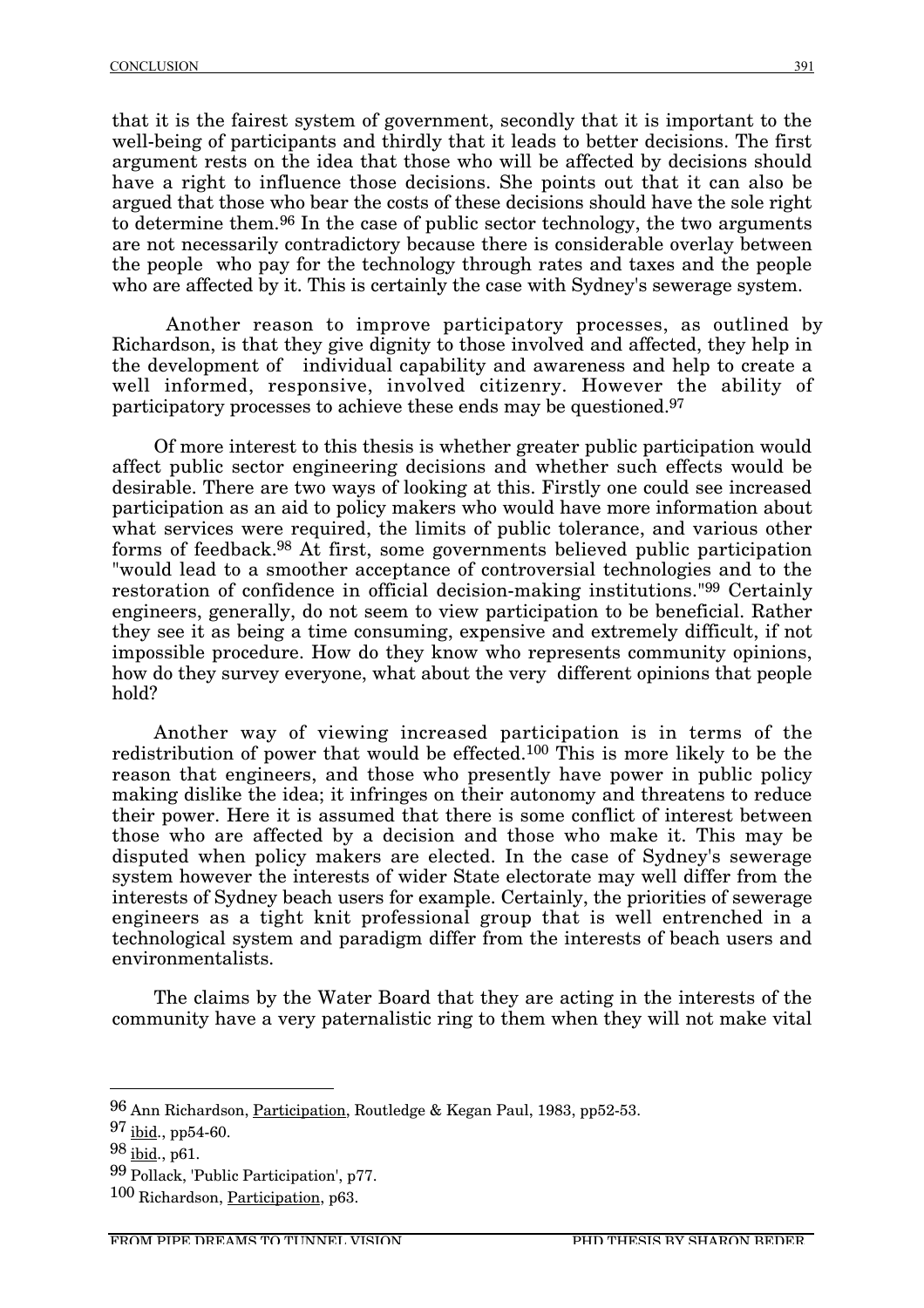information available to community groups and the media. Despite the recent admissions by a Board's spokesman of past secrecy, little has changed since.

In the past, there were problems. The board was run by engineers. That is no longer the situation. Yes, perhaps there was too much secrecy. No, not secrecy. It just never occurred to them to let the public know. All of that has changed now.101

Nevertheless the Board will not divulge to journalists important information such as the total concentrations of restricted substances in sewage discharged (including sludge) and the removal efficiencies of the treatment plants. It is rumoured that a second bioaccumulation study has been done but the results of that have not been made public either.

Another argument against participation is that most people do not really want it. They simply don't have the time or inclination to inform themselves sufficiently to be able to assess the situation and they would prefer to delegate the responsibility to others. Relatively few people read the environmental impact statements for the submarine ocean outfalls and even fewer made submissions. The current dissatisfaction with the performance of the Water Board is not necessarily a dissatisfaction with institutionalised control of sewerage but rather with the particular incumbents of the Board. This attitude was reflected in the recent calls by the Australian Democrats to sack the sitting members of the Board.102

Yet this may well reflect a popular misunderstanding of the process of engineering decision-making. The current situation is more the result of social structures, professional ideologies and previous practice than individual choices. Whilst influence on decision-making is confined to an alliance of engineers and bureaucrats, and whilst those decisions and the relevant information remains confidential, there is danger that the shortcomings of the technological system will not be recognised by the decision-makers.

It is only when the decision-making process is opened up to scrutiny, that those outside the system, in particular environmentalists and community groups acting on behalf of the wider community, can alert the general public of the problems and pressure can be applied for change. Michael Pollack has observed that "relatively open, adversarial systems" combined with "public and intervenor-group lobbying" tends to be more effective than the establishment of consultative procedures.103

Mechanisms for public participation and consultative procedures that are controlled by policy makers may not achieve this opening up. Those in power are able to control the structure of the decision-making agenda, lay down the boundary conditions for participation, define the scope of discussion, determine which types of argument will be considered, and generally determine the limits

 <sup>101</sup> Sydney Morning Herald, 7th January 1989.

<sup>102</sup> Sydney Morning Herald, 10th January 1989.

<sup>103</sup> Pollack, 'Public Participation', p82.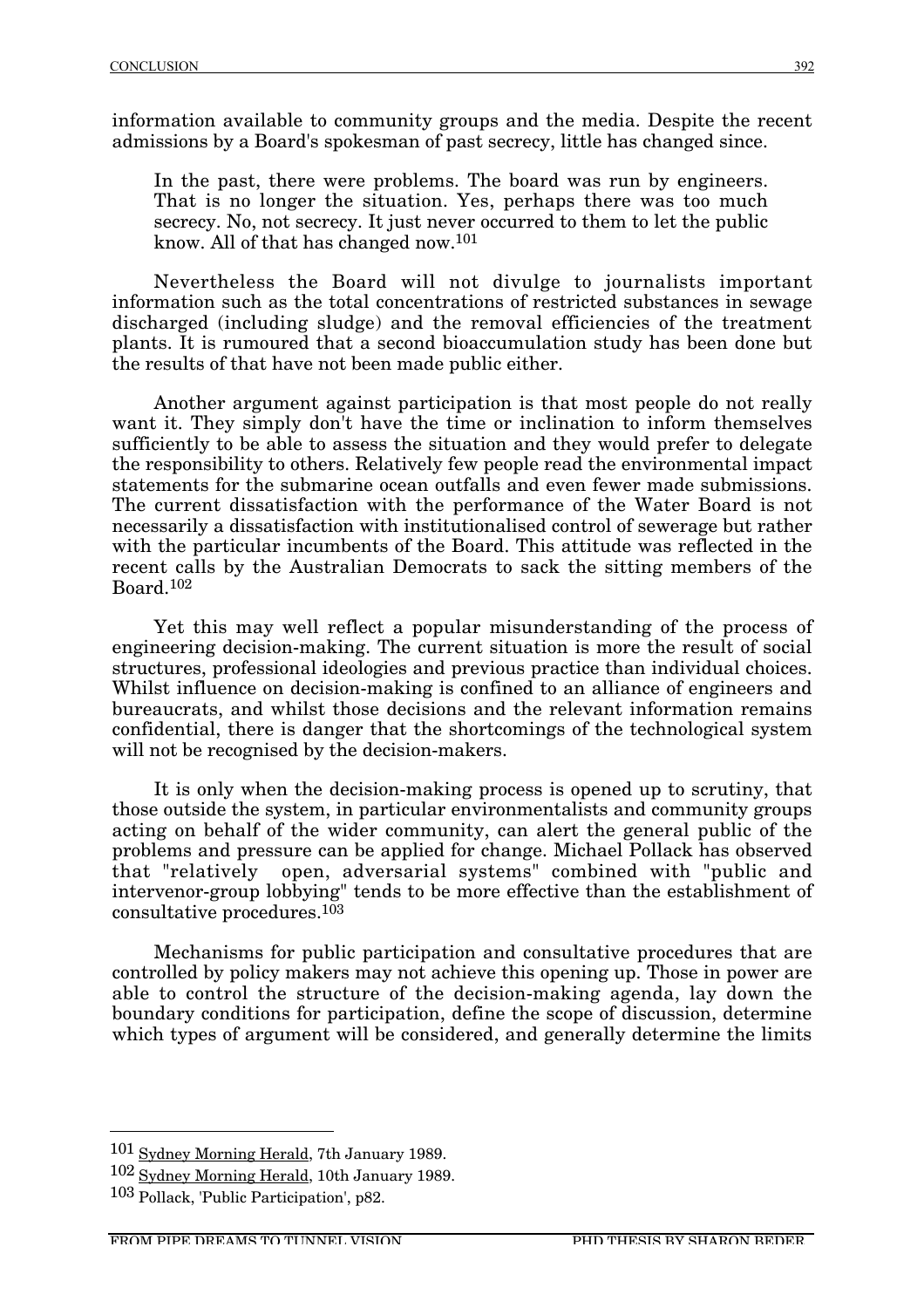of legitimacy.104 Moreover, where participation is introduced as an attempt to obtain approval for decisions or to aid policy makers rather than redistribute power, the impact of participation is carefully limited.

The question remains, whether the Sydney community would chose a different form of sewage treatment and disposal if they were fully informed of the uncertainties and consequences and disputes associated with each option and whether widespread dissatisfaction with the range of options offered by the sewerage treatment paradigm would force a revolution in sewerage treatment. Recent events suggest it might. The coverage in the media of the issue in recent weeks has been heavier than in the past and the issue seems to have captured public attention in a way that has not happened since the 1930s when it was proposed to duplicate the Malabar outfall. This follows similar media attention to ocean pollution issues overseas following a very hot North American summer accompanied by heavily polluted beaches and the death of thousands of seals in the North Sea that were believed to be weakened by industrial pollution of the oceans. Already novel sewerage treatment processes have been coming out of the woodwork,<sup>105</sup> Although these particular treatments may not be promising they are indicative that research may once again be directed towards innovation in sewerage treatment methods.

Increased public involvement in other areas has led to the growth of governmental regulation, changes in industrial strategies as well as the establishment of new research and development priorities.106 Certainly public involvement provides a counter to narrow professional viewpoints and allows for input on environmental and social impacts of technological projects that involved engineers may be prone to ignore or give secondary importance to.

## **CONTROVERSY, CHANGE AND CONTROL OF TECHNOLOGY**

At the beginning of this thesis I set out to answer some fundamental questions about the nature of technological change and its control. Firstly, is technological change self-perpetuating? Certainly not in the case of sewerage technology. If technological change means innovations in technology, then it can be seen that such change is carefully controlled within a paradigm that directs and paces innovation. If technological change is taken in a broader sense to embrace all new technological projects then the only way in which sewerage technology can be seen to be self-perpetuating is in terms of the way past decisions shape later ones because of the momentum created by physical infrastructure, vested interests, and committed organisations and people.

Are the adverse consequences of technologies inevitable? In this case study, most of the adverse consequences were predicted in advance. Decision-makers chose to ignore or not believe warnings of environmental consequences because they had other priorities. The environmental degradation that has accompanied ocean outfalls has resulted from conscious decisions by policy makers to use the ocean

 <sup>104</sup> David Dickson, The New Politics of Science, Pantheon Books, New York, 1984, p220; Pollack, 'Public Participation', pp80-81.

<sup>105</sup> Telegraph, 21st January 1989; Telegraph, 24th January 1989; Australian, 24th January 1989.

<sup>106</sup> Pollack, 'Public Participation', p83.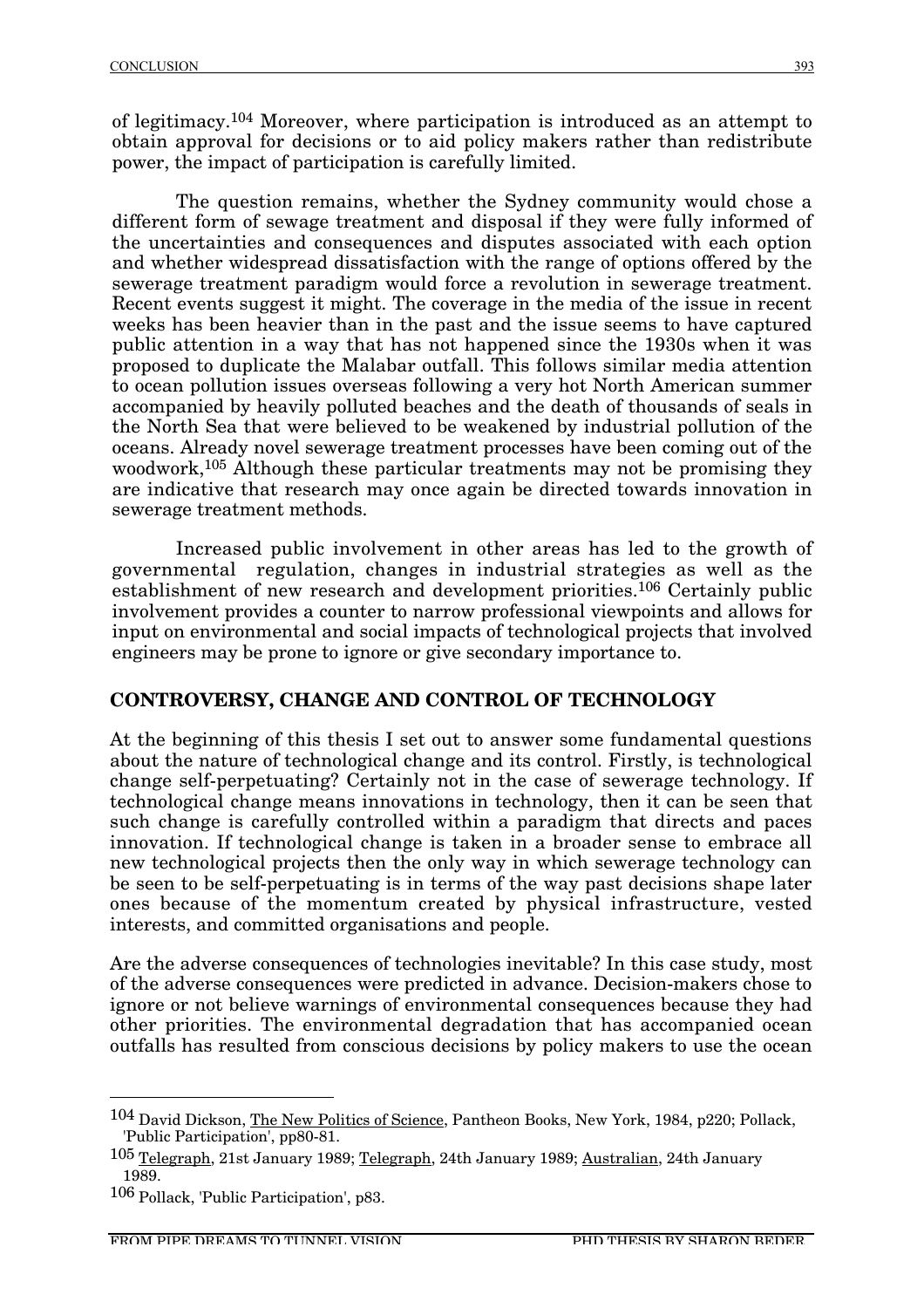for disposal because it was cheapest and most convenient to do so. Environmental costs which are usually long-term were not included in the cost calculations because shorter term objectives were given priority.

Who controls technology? This is the most difficult question. Who actually makes the decisions, determines the outcomes? Is it the engineers, the politicians, the public? In public sector engineering technology an alliance of politicians, engineers and bureaucrats hold power but this alliance is not all powerful. The delicate balance between them can easily be upset by massive public discontent. Whilst voters are disinterested, politicians tend to be disinterested as well. In this situation, engineers are able to determine public policy in the area of sewerage technology, provided they minimise costs and work in the interests of their employers. They have learnt during such times that their autonomy depends on the thriftiness of their projects, and they have sought to protect politicians from voter backlash by manipulating public opinion about the consequences of this thriftiness, which is inevitably pollution. Their autonomy has depended on this too. For in times of widespread public agitation, politicians step in and assert their authority.

Nor is the public, one amorphous mass but rather various groups have various interests. Capital and those who represent industry have influence because their interests are identified as interests of the State. The provision of a cheap industrial waste disposal system is provided because of the perceived economic benefits. The Water Board's workforce finds that its interests lie with more treatment because of the construction, maintenance and operating work that would be involved. Women have very little influence because of their minimal role in the engineering profession, as elected representatives and in higher levels of government bureaucracy but as beach users, residents, parents, and ratepayers they have interests.

Sydney beach users have in the past conflicted with residents of unsewered suburbs, but as the proportion of unsewered suburbs has decreased, so has the counter lobby in Sydney. The willingness of ratepayers to pay more for environmental protection is also increasing although there have been recent attempts to inflate the costs of secondary treatment in order to deflate the demands for it. NSW voters outside the Sydney area can be enrolled in the debate by references to the state's fishing and tourist industry.

The control of technology is therefore shared in a way that is fluid and changeable. Each party seeks to consolidate its own power, and the engineers as a constant, cohesive group with a certain amount of expert authority have been the most successful at this, because of the key positions at the design and conception stage and through their ability to socially construct a knowledge base that will support their preferences. Yet their very success has occurred at the expense of the environment and in the end it could be their undoing. Their standing in the community is dependent on their good works but they are increasingly identified with environmentally damaging works. The solidarity which has effectively prevented alternative engineering views from being put may also mean that all engineers are branded as environmentally insensitive. And their manipulation of both politicians and public may be becoming too obvious and cause them to lose their image as impartial, objective experts.